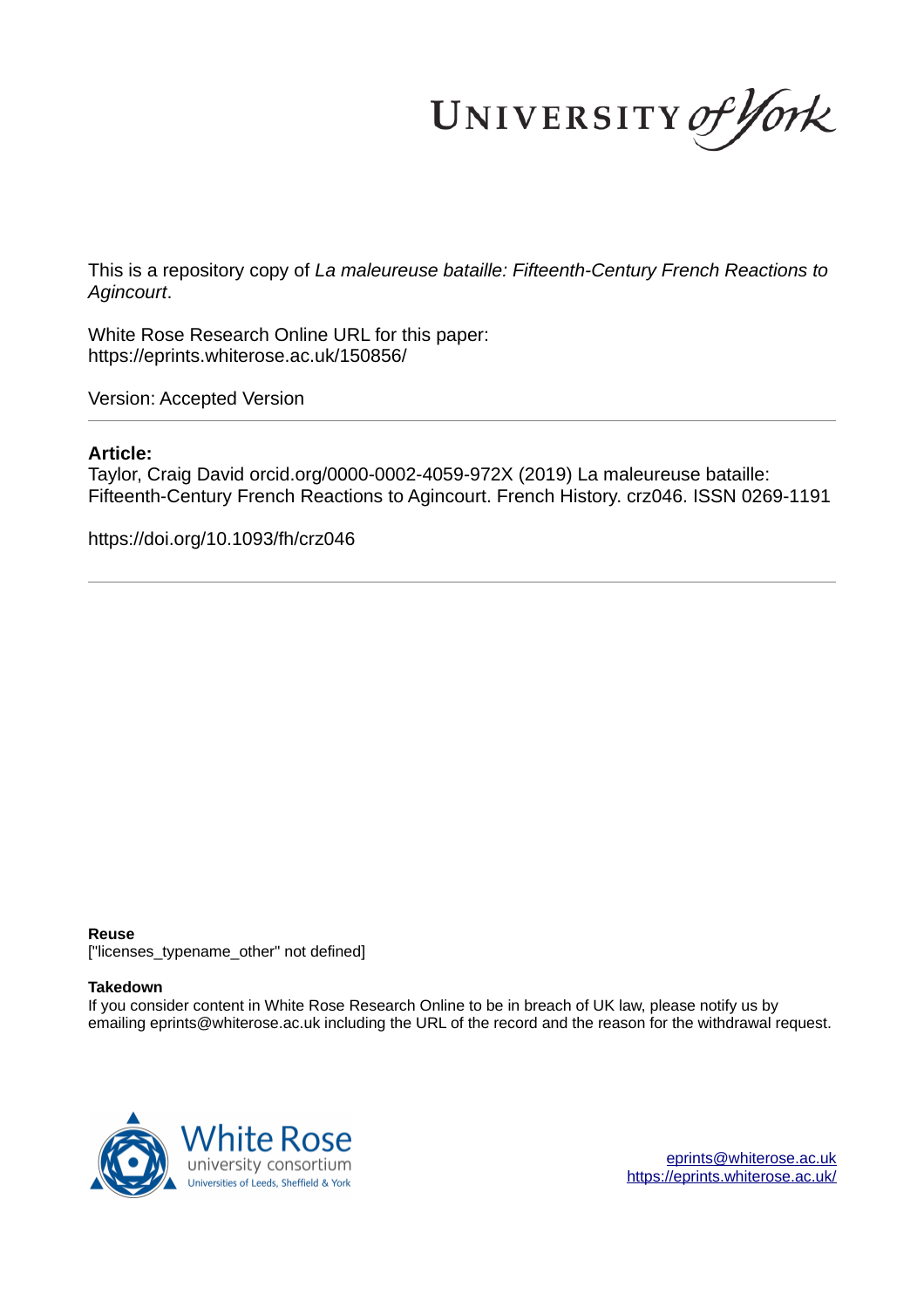# "La maleureuse bataille': Fifteenth-Century French Reactions to Agincourt<sup>1</sup>

# **Craig Taylor, University of York craig.taylor@york.ac.uk**

*ABSTRACT: This article examines the military and political impact of the battle of Agincourt in France, and the way in which this defeat was remembered up until the end of the Hundred Years War. The English presented their victory as a sign of God's support for Henry V and his claims in France, but the French preferred to understand their defeat as a divine punishment for their sins. This led to debate about who had incurred God's wrath, as civilians blamed soldiers, soldiers blamed their aristocratic leaders, and partisans for the Armagnac and Burgundian factions blamed one another. But most French commentators attempted to bridge these divisions, or at least to minimize the damage by attributing the disaster to the actions of foolish young hot-heads and to cowards. This avoided the need to name and shame specific noblemen, but meant that only the most traditional lessons were highlighted from this defeat.*

Accepted to Milestree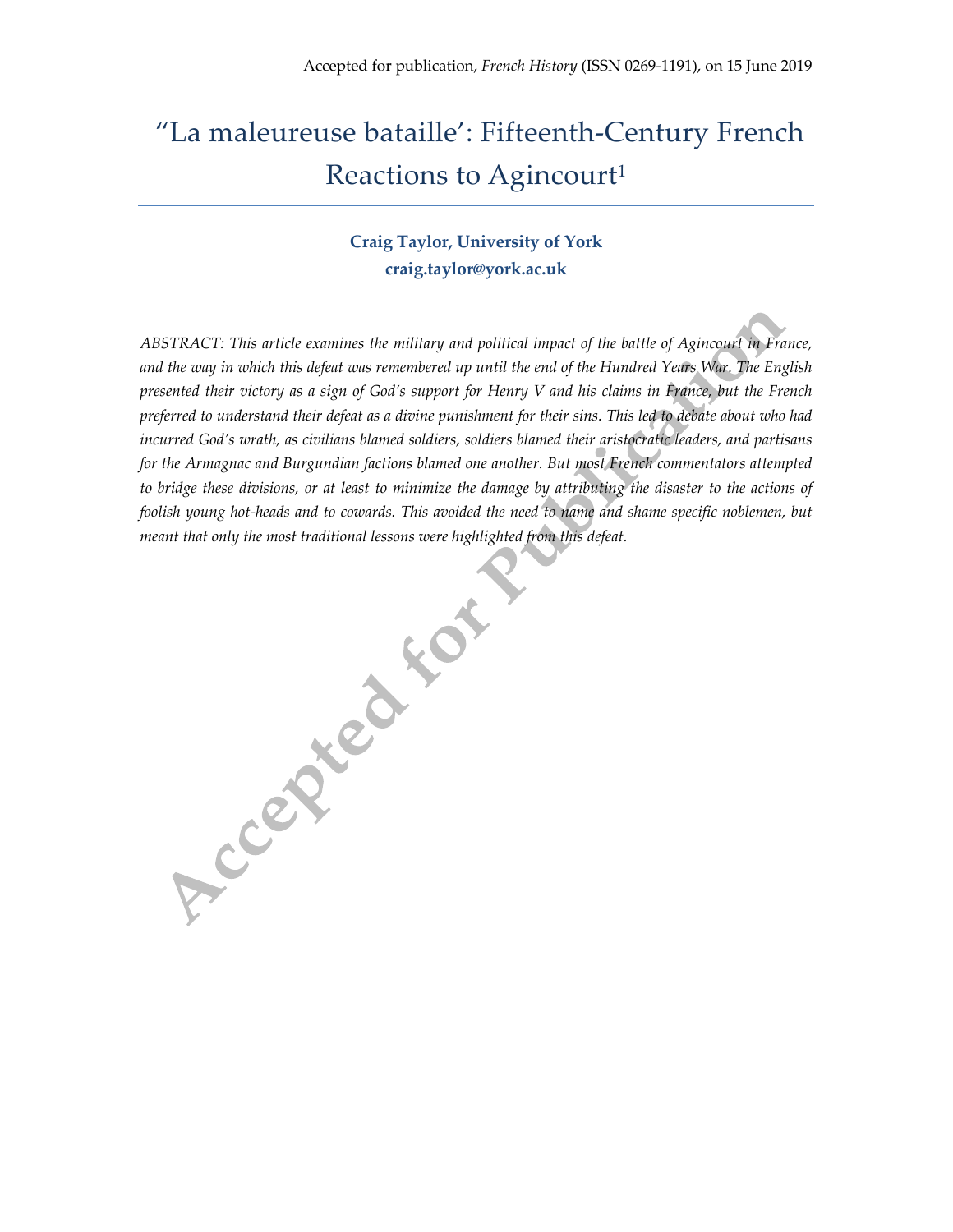The battle of Agincourt (25 October 1415) remains one of the most celebrated victories in English history.<sup>2</sup> Experts now debate whether the army of Henry V was as heavily outnumbered as contemporary sources reported, but the notion of a dramatic military triumph won against the odds burnished the aura of English military superiority that had developed during the glory days of Edward III in the 1340s and 1350s.<sup>3</sup> But Agincourt was not a decisive victory for the English. Merely defeating a French army was not enough to force the French king, Charles VI, to accede to Henry V's demands. The French had certainly suffered heavy losses at Agincourt, including around five hundred noblemen killed or captured, undermining their ability to defend the kingdom and also weakening the crown's political and administrative control in Normandy, Artois and Picardy that had provided the lion's share of the army.<sup>4</sup> But Charles VI himself had taken no part in the battle, and was neither humiliated in front of his leading noblemen, as his predecessor Philippe VI had been at Crécy in 1346, nor captured and forced to negotiate, as had happened when Jean II was taken prisoner at Poitiers in 1356. Shortly after Agincourt, a royal secretary named Jean de Montreuil did not even mention the battle when revising a manual for French diplomats that rehearsed the arguments against Henry V's claims in France. 5

Henry V needed to fight on after Agincourt in order to secure his wider strategic goals, attempting to exploit the weakness of a French regime that was militarily, politically and administratively shaken.<sup>6</sup> The English king did not strike at the capital immediately after the battle, as many had feared, but even when he finally left France on 11 November 1415, there was little doubt that he would return.<sup>7</sup> Having secured Harfleur against French efforts to recapture the town in 1416, Henry V launched a full-scale invasion of Normandy, landing at Touques on 1 August 1417 and demanding that Charles VI surrender the crown of France.<sup>8</sup> This marked the start of an English occupation of northern France that would last until 1450.<sup>9</sup> And when the duke of Burgundy was assassinated during a meeting with the Dauphin Charles at Montereau on 10 September 1419, his son, Philippe Le Bon, forged an alliance with Henry V. Together, they pressured Charles VI into agreeing the treaty of Troyes on 21 May 1420, by which the king disinherited his own son and adopted Henry as his heir. <sup>10</sup> The Anglo-Burgundian alliance dominated French politics until the Congress of Arras in 1435, when the duke finally abandoned the English and reconciled with the Valois monarch, Charles VII.<sup>11</sup>

The need to continue fighting in France shaped the way in which Agincourt was remembered and celebrated in England until the end of the Hundred Years War and beyond. Historians have carefully traced the way in which the triumph was celebrated and remembered in the years after the battle. The Lancastrian regime emphasised the triumphal scale of a victory that was presented as a sign of divine support for Henry V, and hence used to justify appeals for public support for further military action.<sup>12</sup> Twelve days after the battle, the chancellor addressed parliament, where he attributed this success to the hand of God and compared his king to Judas Maccabeus.<sup>13</sup> Then on 23 November 1415, Henry V paraded through London, wearing a simple gown and riding with just a small number of men, thereby demonstrating his concern to thank God rather than to indulge in any personal glorification.<sup>14</sup> A convocation of the clergy of the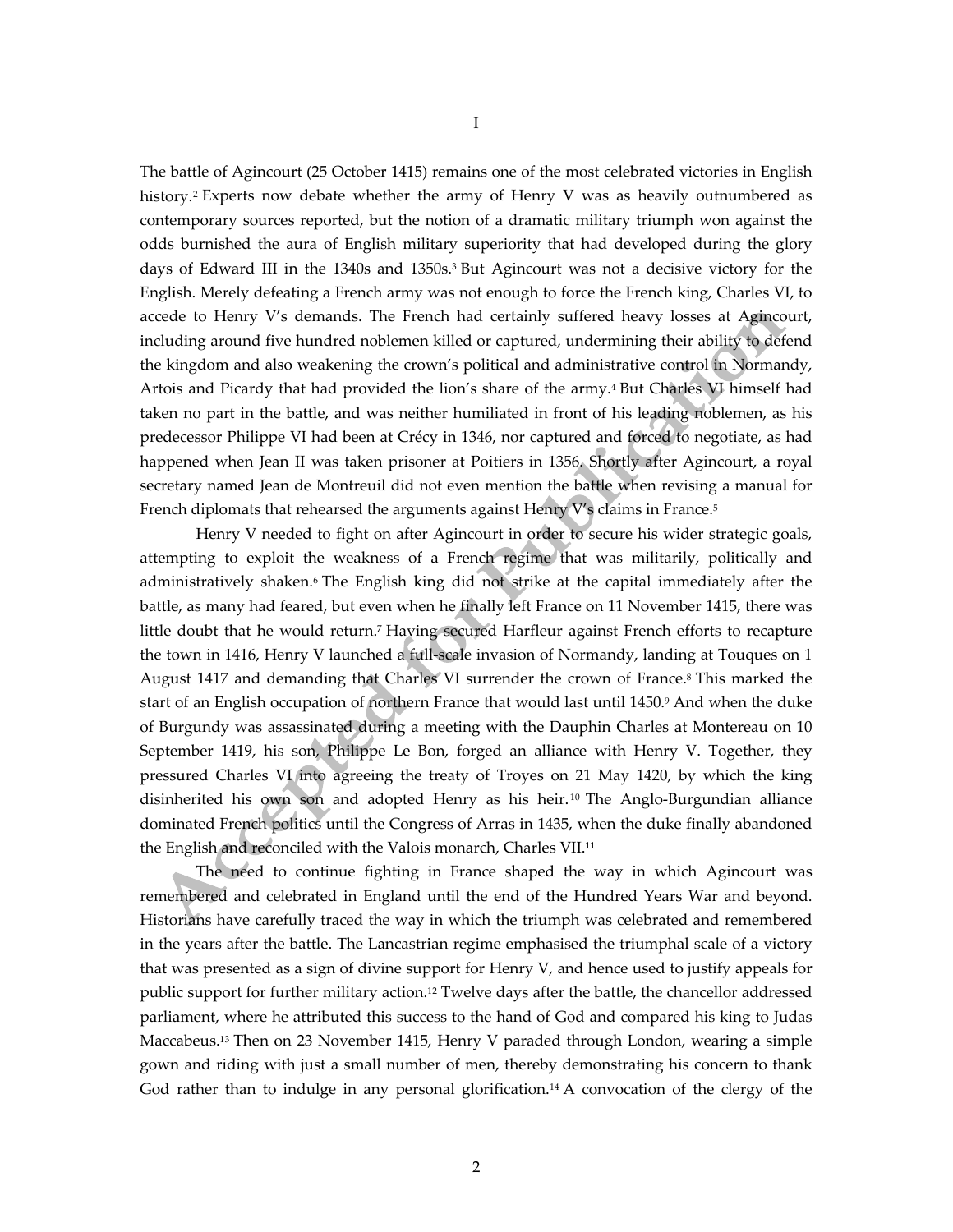province of Canterbury held at St Pauls' Cathedral on 2 December 1415 agreed to elevate St George's Day into a double feast to commemorate the great victory.<sup>15</sup> These themes were further underlined in two biographies of the king, the *Gesta Henrici Quinti* written by an anonymous royal chaplain, and the *Liber Metricus* by Thomas Elmham, both written during his lifetime. <sup>16</sup> In short, the official line was that victory at Agincourt proved God's favour for Henry V and hence for his legal claims in both England and France, thereby helping to mobilize manpower and financial resources in pursuit of military goals.

Less attention has been paid to the ways in which Agincourt was remembered and understood across the Channel. Scholarly attention has largely focused upon the personal and immediate reactions of two of the greatest French authors of the age, Christine de Pizan and Alain Chartier.<sup>17</sup> Their writings provide invaluable insight into the deep grief occasioned by this disaster amongst the elevated circle of aristocrats who were personally affected by the defeat. But they represent just a starting point for studying the complex and fragmented responses to Agincourt in France, that have been surveyed by Anne Curry in an important collection of translated extracts and a brief chronological overview.<sup>18</sup>

Unlike in England, there was no official response to the battle of Agincourt in France because of the vacuum of leadership created by the incapacity of King Charles VI, the loss of so many leading noblemen in the battle itself, and the unexpected death of the Dauphin just weeks later on 18 December 1415. Nevertheless, there were common elements in French responses to Agincourt, shaped by the continued military threat presented by the English and a refusal to accept their claim that God had ruled in favour of Henry V. The French preferred to see Agincourt as a battle that they had lost, rather than as an English victory. Furthermore, the French held that this defeat was a divine punishment inflicted upon them for their sins, rather than evidence of God's support for the English. Philippe de Villette, abbot of Saint-Denis, had warned Charles VI in a sermon entitled *Accipe sanctum gladium* on 2 April 1414, that God

'sometimes gives victory to the good, sometimes to the wicked, not by chance or hazard, but for reasons and causes which are very good, even though they may not seem constant or intelligible to men … Then, in all battles where the outcome is in any way in doubt, or uncertain, you should fight fearing lest God wishes to punish you for anything else than the cause at issue'.<sup>19</sup>

This theology allowed the French to avoid giving credit to the English for their victory, and instead focus upon identifying the sins that had led to their defeat, inevitably triggering a great deal of divisive debate.

Curry has argued that these French responses were driven and defined by the tensions between the Armagnac and Burgundian parties, as 'each faction soon sought to blame the other for the defeat'.<sup>20</sup> The rivalry between the two factions had brewed for many years, and indeed Philippe de Villette had delivered the sermon *Accipe sanctum gladium* on the occasion of the raising of the oriflamme for a military campaign against the rebellious duke of Burgundy who had been driven from the royal court by his Armagnac rivals.<sup>21</sup> Agincourt stoked the long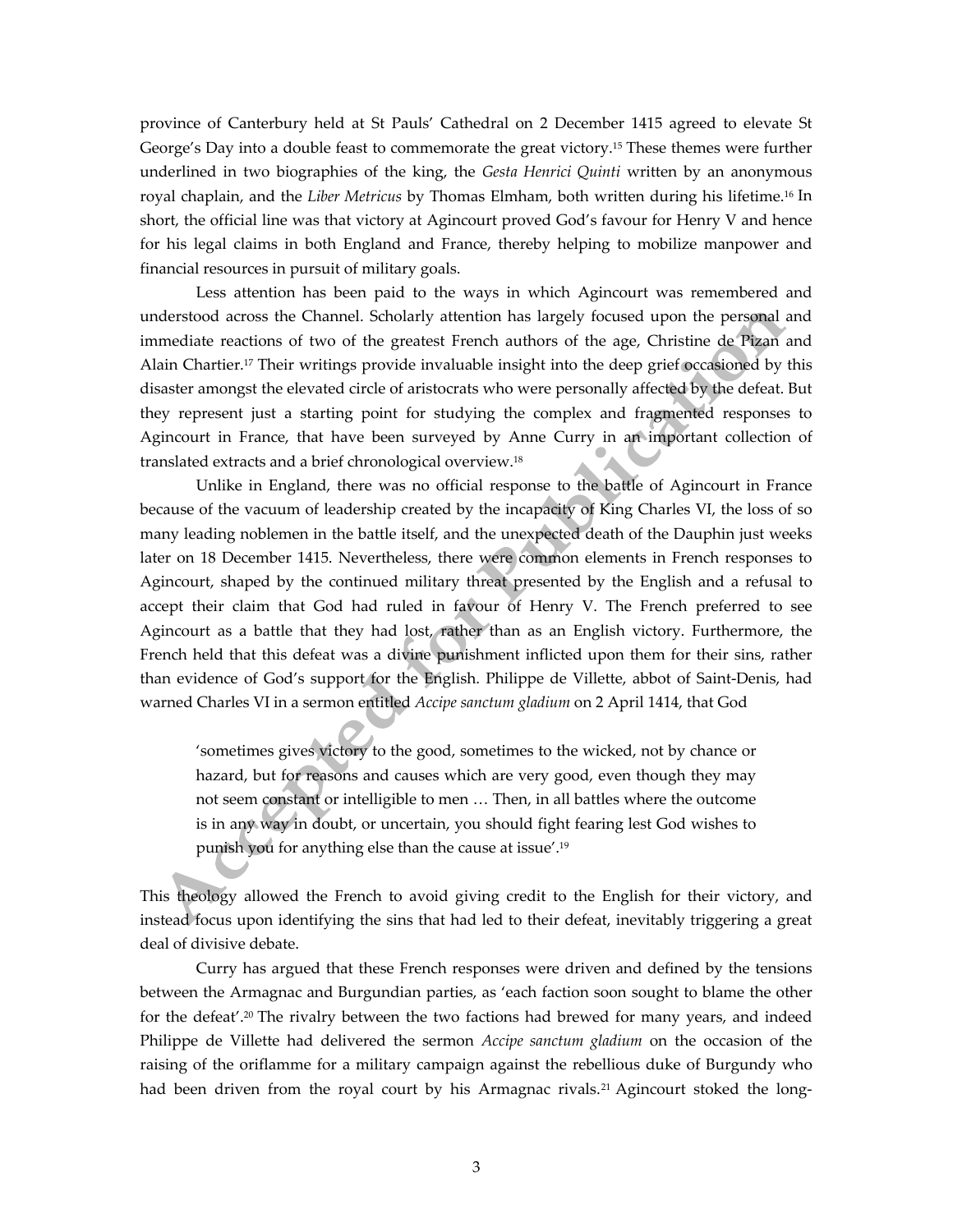standing tensions between these factions.<sup>22</sup> In the aftermath of the battle, there were fears that the duke of Burgundy, Jean Sans Peur, would capitalize on the loss of so many leading Armagnacs by seizing power in Paris. <sup>23</sup> By 10 December, Jean was at Lagny, just fifteen miles from the capital, from where he exchanged aggressive messages with the Dauphin Louis de Guyenne who was demanding that the duke dismiss his troops or be attacked as a traitor.<sup>24</sup> Eight days later, the Dauphin died of illness, and it was only the appointment of a new constable, Bernard count of Armagnac, that stabilized the situation and forced Burgundy to withdraw on 28 January 1416.<sup>25</sup> Nevertheless the hostility between the Armagnacs and Burgundians endured, shaping French politics throughout the final stages of the Hundred Years War.<sup>26</sup>

Yet it would be a simplification to view French reactions to Agincourt solely through the lens of this partisan political squabble. On the one hand, responses to the defeat were also shaped by other internal divisions, and in particular social and class tensions. There were other kinds of finger-pointing and scapegoating as civilians blamed soldiers, and ordinary soldiers blamed the noblemen who had led the French army. On the other hand, it was only the most extreme partisan voices that laid the blame for the disaster Agincourt directly at the feet of their rivals. Most commentators tried to offer more constructive reactions to the disaster, and carefully avoided calling out particular individuals or groups by name, instead blaming the defeat upon the traditional culprits for such setbacks in chivalric culture, rash youths and cowards. Regurgitating these clichés had important consequences for the specific military lessons that contemporary chroniclers could offer from the story of Agincourt for future generations.



Agincourt was the occasion of great sadness and grief in France. Shortly after the battle, a monk at the abbey of Saint-Denis named Michel Pintoin (d. 1421) presented a detailed account of the campaign in his celebrated Latin chronicle of the reign of Charles VI. <sup>27</sup> Pintoin was unable to restrain his emotions as he described the defeat as 'the great sadness which I cannot think about without shedding tears, and which covers France and its people with shame and confusion'.<sup>28</sup> Pintoin also described the grief that overwhelmed the king when news of the defeat reached him at Rouen immediately after the battle, not to mention the wider court: it was 'a sight to bring tears to the eyes to see some of the women crying bitterly at the loss of their husbands, others inconsolable at the death of their children and their closest relatives, but especially those who had fallen without glory'.<sup>29</sup>

Modern commentators have been particularly struck by two fascinating sources that illustrate the depth of aristocratic grief occasioned by Agincourt. <sup>30</sup> The first is Alain Chartier's *Livre des quatre dames*, written within a year of the battle. <sup>31</sup> This sophisticated literary work imagined a debate between four ladies who were competing to prove which one of them had suffered the most because of the battle: the first lady's lover had died in combat, the second's had been taken prisoner, the third's was missing, and the fourth's had only survived because of his cowardice. Chartier used these fictional characters to explore the pain and grief experienced by real women affected by Agincourt. For example, the lady who was grieving because her lover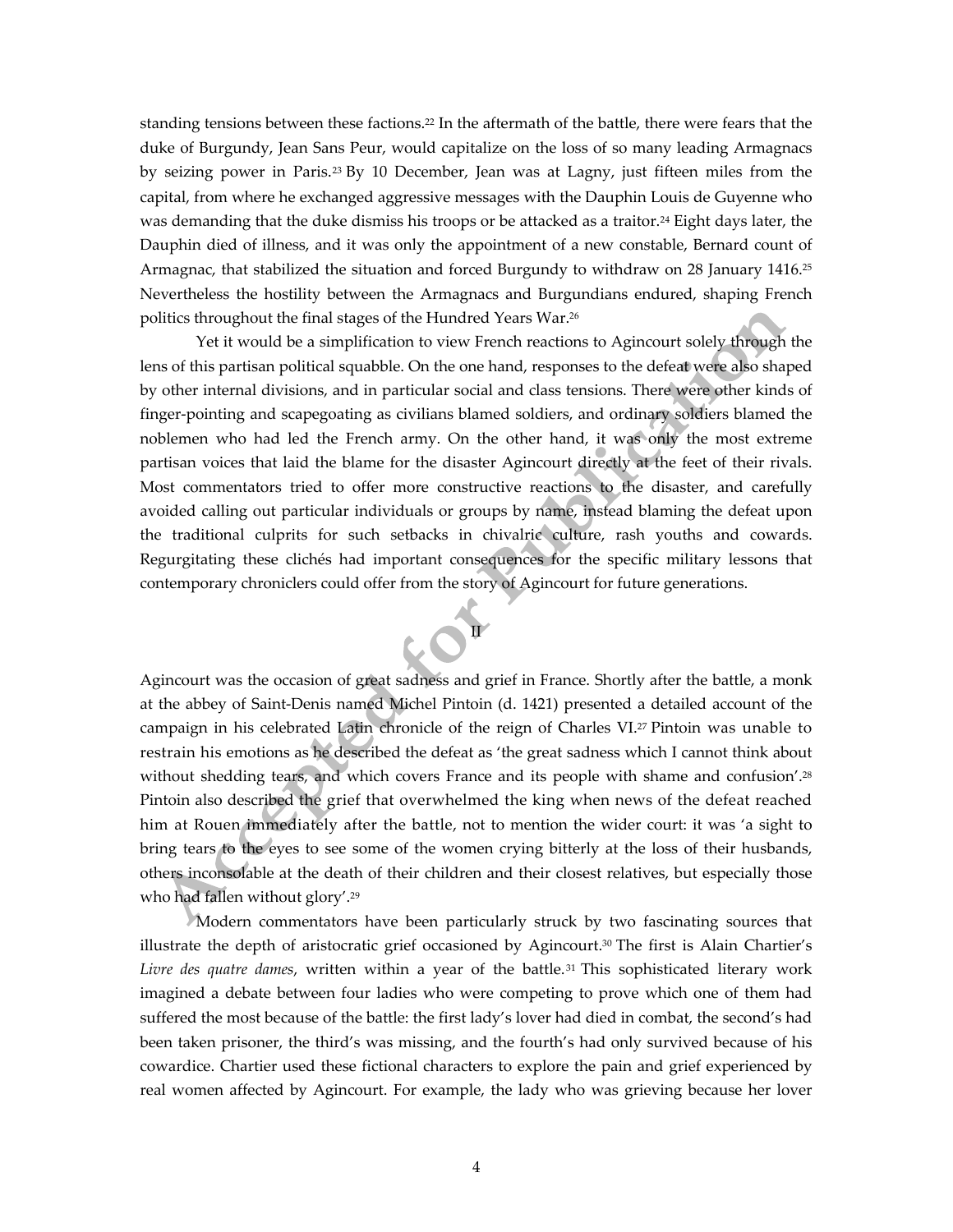was missing recalls the fate of Marguerite Dauphine, wife of Jean IV de Bueil, grand master of the crossbowmen, who was forced to have her husband declared lost because his body was never found after the battle.<sup>32</sup>

Two years later, Christine de Pizan wrote the *Epistre de la prison de vie humaine* to console 'queens, princesses, baronesses, ladies and young girls of the noble royal blood of France' who were grieving because their male relatives had died or been captured at Agincourt.<sup>33</sup> Echoing the usual themes of such works of *consolatio*, Christine reminded her readers that life was a human prison from which death was a means of escape, that life was merely a loan from God that must ultimately be returned, that death was part of the divine plan, and that tears and sadness could not bring back the dead. She recommended faith in the Scriptures, and the writings of St. Augustine, Gregory the Great, Bernard of Clairvaux and Boethius.<sup>34</sup> She also reassured the aristocratic women that the French knights who had died at Agincourt were thereby 'elected with God's martyrs through battle, and were made obedient until death to sustain justice and the right of the French crown and their sovereign lord'.<sup>35</sup> This was striking language, boldly attempting to reimagine French casualties of Agincourt as martyrs, even though they had been fighting against fellow Christians. This was an appropriation of the rhetoric and theology of crusading, that had been seen, for example, in the celebration of those French knights who had died at the battle of Nicopolis on 25 September 1396. 36

But in reality, there was a striking contrast between the public commemoration of those who had died at Nicopolis, and the silence following Agincourt that presumably amplified the importance of Christine's *Epistre de la prison de vie humaine* as a work of private consolation. When news of Nicopolis had reached Paris, Charles VI and Berry led a procession to the priory of Sainte-Catherine du Cal-des-Écoliers, seeking divine help for those Frenchmen who remained in Turkish hands. The king and the royal court also attended a funeral service at Notre Dame on 11 January 1397 for all those who had died, and memorial services and masses were performed in churches across Paris. <sup>37</sup> But the response in 1415 was far more modest. The French nation of the University of Paris held a service on 31 October 1415, followed by a vigil in the chapel of the College of Navarre on 11 November, and a requiem mass performed the bishop of Chalon-sur-Seine, the following day.<sup>38</sup> Meanwhile the duke of Burgundy attended a requiem service for Antoine duke of Brabant and the Count of Nevers at the Église Saint-Nicolas at Châtillon-sur-Seine on 11 November 1415, and services also took place at other provincial churches, including the collegiate church of Saint-Quiriace at Provins. <sup>39</sup> But when the king entered Paris on 29 November, there was no royal entry or official welcome to the city, and the Dauphin did not visit the Abbey of Saint-Denis when he passed by it the following day.<sup>40</sup> Indeed, no official services were held after the king returned to the capital and there was no repeat of the processions and public prayers that had been enthusiastically organized before the battle.<sup>41</sup> Furthermore, there is little indication that the battle was discussed at public assemblies. The greffier of the Parlement of Paris, Nicolas de Baye, did not record the news in his official record until a month after Agincourt, and then merely noted that the English had defeated the royal army.<sup>42</sup>

This muted reaction must be explained in part by the unexpected death of the Dauphin Louis de Guyenne, on 18 December 1415; he was buried on 23 December near the main altar at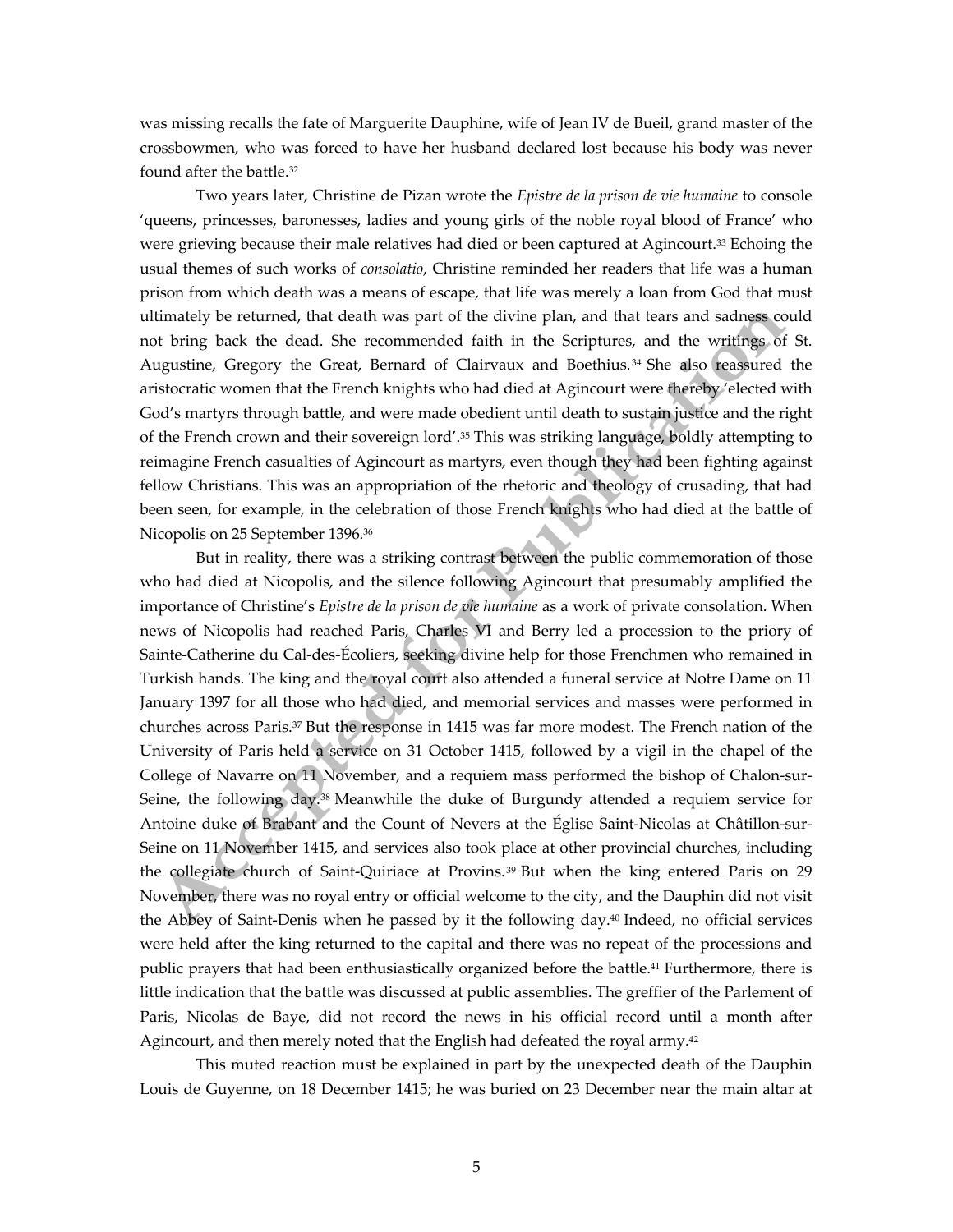the church of Notre-Dame.<sup>43</sup> But it was also a consequence of the threat posed by the English and by the Burgundians, and of the inability of Charles VI to offer leadership in this moment of crisis, disruption and chaos. This had been made manifest in the immediate aftermath of the battle, when the king had acted too hastily in replacing numerous royal officers thought to be dead or taken prisoner. Charles had to issue an ordonnance on 29 October 1415, revoking those nominations that had been made before it was confirmed that the offices were actually vacant; he promised that he would only make future grants with the advice of the royal council.<sup>44</sup> Around the same time, Master Jean Maulin, royal librarian, brought a book on artillery and siege engines from the Louvre to the king at Rouen. It is might well be Charles had requested this item in order to help shape a plan to recapture Harfleur from the English, but it is seems far more likely that the book was simply intended to give the king something 'to look at if he could do nothing else'. 45

One striking consequence of the muted official response to Agincourt was a lack of consensus about the very name of the battle. Pintoin, Chartier and Pizan all avoided identifying it, with Chartier famously preferring to refer to it as that 'maudicte journee'. <sup>46</sup> This silence served a dramatic purpose, underlining the deep emotional reactions inspired a disaster so immense that it could not be named.<sup>47</sup> But it also testified to genuine confusion about what to call the battle. One anonymous French official composed a text entitled *Débats et appointements* between 1418 and 1419 in which he referred to the battle of Blangy, a small village around four miles south-east of Azincourt.<sup>48</sup> Meanwhile official documents issued in Burgundian territories referred to it variously as the battle of Azincourt, Blangy and 'Ruiseauville', a village located two miles north of Azincourt.<sup>49</sup> It was only in the following decade that chroniclers started to refer to the battle consistently by the name that the English sources had been using since the very beginning.

It is also important to recognise that Alain Chartier and Christine de Pizan were testifying to the emotional reactions of the aristocratic elite for whom they were writing, rather than the wider populace. For example, the *Epistre de la prison de vie humaine* survives in just one single manuscript.<sup>50</sup> It was addressed to Marie de Berry, duchess of Bourbon, and daughter of Christine's generous patron Jean duke of Berry; Marie had lost her son-in-law, Philippe de Bourgogne, count of Nevers, at Agincourt, along with two cousins, Antoine duke of Brabant and the constable Charles d'Albret.<sup>51</sup> Neither Christine nor Chartier were addressing the plight of the families of less socially prestigious soldiers in the aftermath Agincourt, whose voices are lost to history. Yet it is very plausible that such people might have had complex reactions to the sacrifices made by their relatives.

First and foremost, the ordinary French soldiers killed at Agincourt were not accorded the same respect as their aristocratic brothers-in-arms, as was usually the case following medieval battles. <sup>52</sup> The heralds at Agincourt only counted noble casualties and prisoners, and there was no official tally of the full number of dead, partially explaining why chroniclers offered wildly differing estimates of the total number of Frenchmen killed there. <sup>53</sup> The constable, Charles d'Albret, and the admiral, Jacques de Châtillon were buried at Hesdin, eight miles from the battlefield, while the duke of Alençon was interred one hundred and sixty miles away at the Abbaye Saint-Martin de Sées.<sup>54</sup> The body of Antoine duke of Brabant was found two days after the battle and transported by his servants in a funeral cortége via Saint-Pol,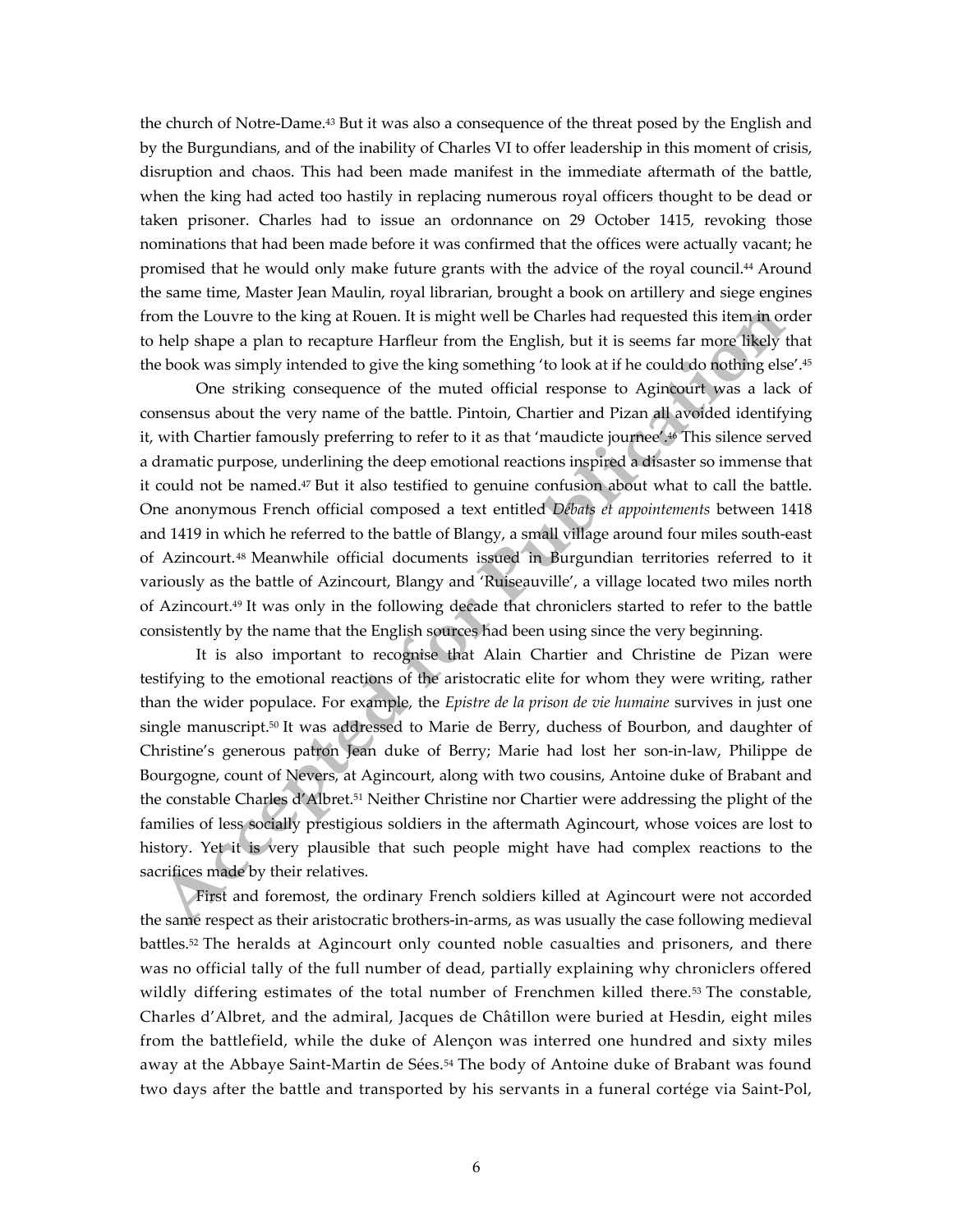Tournai and Halle to Brussels. <sup>55</sup> But the corpses of few other soldiers received such respectful treatment.<sup>56</sup> Local churchyards were quickly overwhelmed, and the *Chronique du Ruisseauville* even claimed that a temporary prohibition on the delivery of new corpses was issued.<sup>57</sup> So the vast majority of the casualties were simply buried with little ceremony in trenches near to the battlefield, thanks to the efforts of the local bishop of Thérouanne, Louis de Luxembourg. <sup>58</sup> Even the location of that burial site still remains a mystery, and it is far from clear how many men were interred there. 59

There are also hints of tensions between the French men-at-arms and the ordinary soldiers who had served at Agincourt. The aristocratic men-at-arms had formed the heart of the army, as was customary, and they were supported by crossbowmen together with a significant number of less skilful infantry. Before the battle, the constable and the marshal had drawn up a plan of battle for taking on the English, which imagined a prominent role for the crossbowmen positioned on the wings of the main formation. But when the battle did finally take place, the crossbowmen were withdrawn.<sup>60</sup> Many chroniclers reported that the men-at-arms had deliberately pushed the lower ranks to the back, or had even dismissed them from the army entirely. According to Michel Pintoin, for example, the men-at-arms had been so certain of victory that they had preferred to keep all the glory for themselves, and had therefore foolishly dismissed not just the crossbowmen, but also a further six thousand troops from Paris.<sup>61</sup> This claim was echoed in other accounts, such as the chronicle attributed to Jean Juvénal des Ursins in which the men-at-arms were said to have despised the soldiers from Paris and elsewhere, armed with their axes and hammers.<sup>62</sup> Lurking behind these remarks was the shadow of the Cabochien uprising in Paris just two years earlier, which had been graphically described by Pintoin and the anonymous author of the chronicle attributed to Juvénal des Ursins just pages before their discussions of Agincourt.<sup>63</sup> Just three weeks after the battle of Agincourt, Charles VI issued a general pardon, freeing those who had been imprisoned for their role in the sedition, but exempting Simon Caboche and the forty-four other leaders who had escaped royal justice through the protection of the duke of Burgundy.<sup>64</sup>

Perhaps the most interesting comment comes from an anonymous chronicle written at Ruisseauville, close to Agincourt, which claimed that there was a popular belief that the humble soldiers known as *gros varlets* could have tipped the balance of the battle in favour of the French: 'It is said that the men of Hesdin and the countryside thereabouts were strong enough to defeat all the English after the battle … It is said that the *gros varlets* might have fought well against the English and all their power'.<sup>65</sup> Whether this was true or not is less important than the notion that the marginalization of ordinary soldiers had handed a decisive advantage to the English. It is not difficult to imagine how such ideas might have emerged if these troops had indeed been sent to the rear of the French army; they would have had ringside seats to watch the disaster play out, and in the aftermath might have 'had a somewhat disproportionate weighting in the general understanding of the battle that developed'.<sup>66</sup>

Agincourt certainly raised questions about the ability of the aristocracy to perform their traditional duty as protectors of the people of France. An anonymous poem written very soon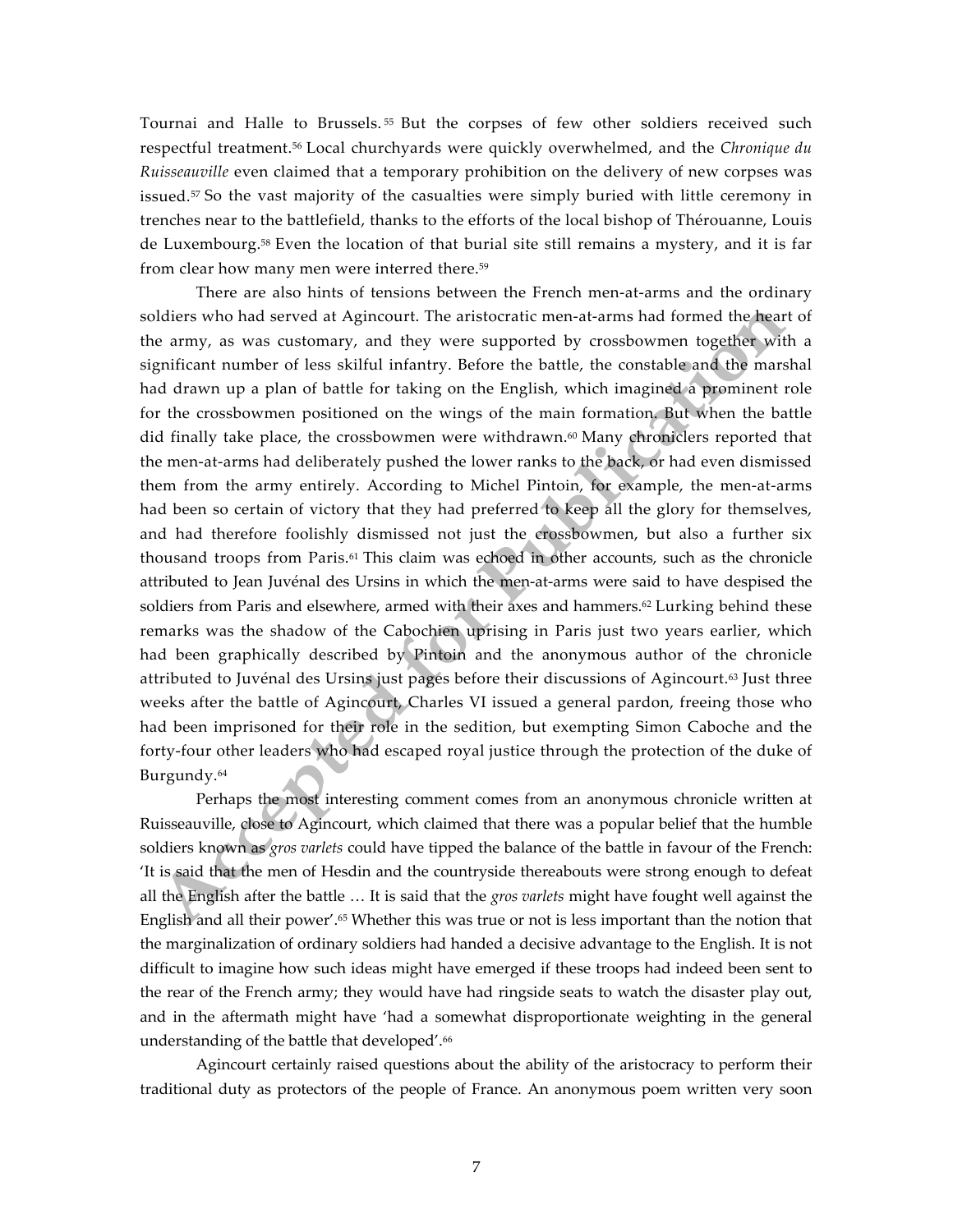after the battle was transcribed into the record of the greffier of the Parlement of Paris, Nicolas de Baye. It emphasised the dire consequences of Agincourt for the people who had to rely upon 'weak protectors who bring them danger', and blamed the defeat by a 'Feeble enemy' upon a lack of leadership and division amongst the royal princes.<sup>67</sup> These themes were repeated, for example, in the *Quadrilogue invectif* (1422), in which Alain Chartier used the character of 'Le Peuple' to give voice to popular concerns at the failure of aristocracy to live up to their responsibility to defend France and protect the people. 68

That the royal army had failed to protect the kingdom from the English invaders was even more galling given the decades of violence and abuse perpetrated by French soldiers against their own people. Many chroniclers recounted a story in which Henry V addressed his prisoners at dinner after the battle, claiming that victory had been granted to him by God, the Virgin Mary and St George as punishment for the sins of the French soldiers who had gone into 'battle in pride and bombastic fashion, violating maidens, married women and others, and also robbing the countryside and all the churches; acting like that, God will never aid you'.<sup>69</sup> Writing in the early 1470s, the Norman chronicler Thomas Basin specifically linked the defeat at Agincourt to the infamous sack of Soissons following the end of a ten day siege on 21 May 1414. He argued that God had punished the French soldiers for their brutality, and in particular for plundering the abbey of Saint-Crépin-le-Grand, the site of the tombs of St. Crispin and his brother Crispinian whose feast day was 25 October, the date of the battle of Agincourt.<sup>70</sup>

The pillaging and destruction that had taken place at Soissons was a particularly striking example of the violence and cruelty perpetrated by French soldiers against their own people.<sup>71</sup> The Burgundian chronicler, Enguerrand de Monstrelet, offered a moving account of the destruction, reporting that no true Christian could fail to feel pity for the victims of the soldiers and denouncing the vicious rape of so many women, from noble ladies to nuns.<sup>72</sup> One Parisian commentator said that the soldiers at Soissons had acted worse than Saracens.<sup>73</sup> That these horrors had been perpetrated by the French royal army just seventeen months before Agincourt may have coloured later reflections upon the battle. The chronicle attributed to Jean Juvénal des Ursins even claimed that the bishop of Norwich assured the people of Harfleur that they should not fear Henry V and his English army because they were good Christians and would not repeat what had been done at Soissons.<sup>74</sup>

#### III

Yet Soissons was not a simply example of the violent abuse of civilians by uncontrolled and illdisciplined soldiers, because the sack had been deliberately ordered by the commanders of the royal army. The author of *Débats et appointements* (1419) complained that Soissons was destroyed by those who should have been governing and protecting it.<sup>75</sup> The town had been targeted because of its loyalty to the duke of Burgundy. In January 1414, the Dauphin Louis duke of Guyenne had thrown his support behind the Armagnacs who were seeking revenge against Jean Sans Peur, duke of Burgundy for the murder of Louis d'Orleans in 1407. When the royal council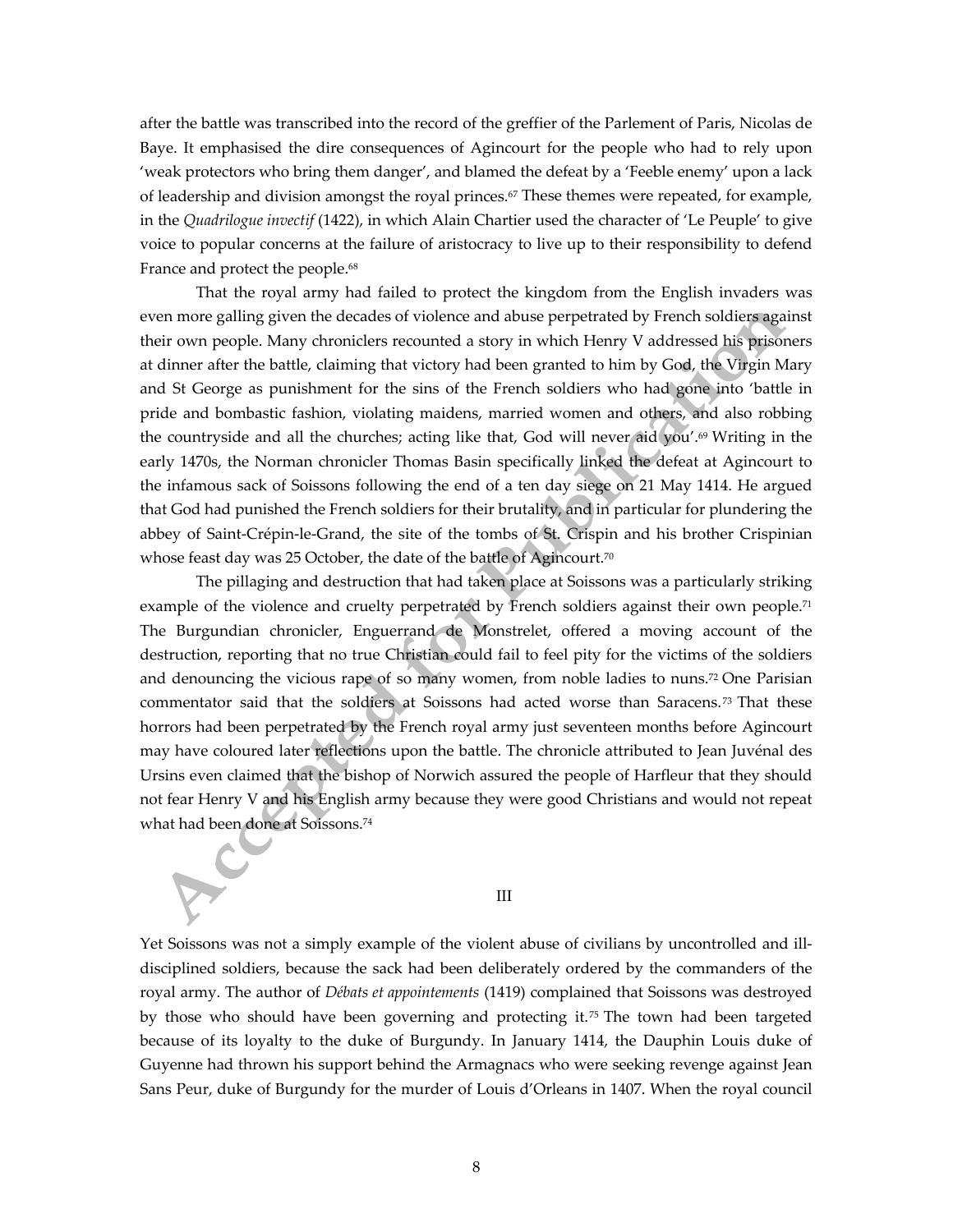declared Burgundy to be a rebel, a traitor and a murderer, the Dauphin was dispatched to bring his father-in-law to justice, leading an expedition that left Paris on 9 April 1414.<sup>76</sup> Joined by King Charles VI, this royal army laid siege to the Burgundian-controlled town of Soissons on 11 May and forced the garrison to surrender ten days later, leading to the sack of the town. The campaign then continued, with the French army laying siege to Arras on 28 July, until they agreed a peace with Burgundy on 4 September.<sup>77</sup>

Tensions between the Armagnacs and the Burgundians continued long after Agincourt, and so their feuding and hostility affected the French debate about the battle, as partisans from each side tried to place the blame for the disaster upon their rivals. Critics of the duke of Burgundy speculated whether he had actively encouraged Henry V to attack France. In the aftermath of the English invasion of Normandy in August 1417, for example, the Armagnaccontrolled royal council accused Burgundy of having assisted the English two years earlier. <sup>78</sup> In the early 1430s, a Norman chronicler claimed that Burgundy had foolishly made an alliance with Henry V that had opened the door for the Agincourt expedition, but that the duke had quickly abandoned this when the English won the battle.<sup>79</sup>

It was undeniable that Burgundy and Henry V had had strong connections pre-dating the English king's inheritance of his throne. In 1414 they discussed a marriage alliance and English military support for a Burgundian campaign against the Armagnacs, and a year after Agincourt the two princes met for secret talks at Calais. <sup>80</sup> But just two weeks before the beginning of the Agincourt campaign, Burgundy had sworn to abide by the terms of the treaty of Arras that he had signed with the Armagnacs in September 1414, pledging his loyalty to Charles VI.<sup>81</sup> The duke later tried to scotch rumours that he had conspired with the English in a manifesto that he issued at Hesdin on 25 April 1417, in which he claimed that it was actually the Armagnacs who had been responsible for allowing Henry V to invade France and to win the battle of Agincourt.<sup>82</sup>

But the core problem for Burgundy was that neither he, nor his son Philippe, had taken the field at Agincourt.<sup>83</sup> Michel Pintoin claimed that Jean Sans Peur did not join the host because the other French princes did not like him and had wanted to win all the honour for themselves.<sup>84</sup> The more hostile chronicle attributed to Jean Juvénal des Ursins reported that the duke had been nearby at the start of the battle but had not been bothered to take part.85 An overtly Burgundian poem named *Le Pastoralet*, written between 1422 and 1425, offered a strong defence of Jean Sans Peur. In an allegorical account of the battle, the anonymous poet readily admitted that the absence of the duke was a crucial factor in the defeat because the English had been frightened of him, but argued that Burgundy had been unable to risk taking part in the battle because of the threat of betrayal by the Armagnacs.<sup>86</sup> Following the rapprochement between Charles VII and Philippe duke of Burgundy in 1435, Burgundian writers shifted ground to focus upon defending Philippe's absence from the battle of Agincourt. Monstrelet, Lefèvre and Wavrin all claimed that the nineteen year old Philippe had desperately wanted to join the battle, but had been prevented by his father.<sup>87</sup>

Of course, the absence of the duke and his son was mitigated by the fact that two of his brothers, Antoine duke of Brabant and Philippe count of Nevers, died there.<sup>88</sup> The most partisan Burgundian accounts contrasted their brave sacrifices with the abject failures of the Armagnacs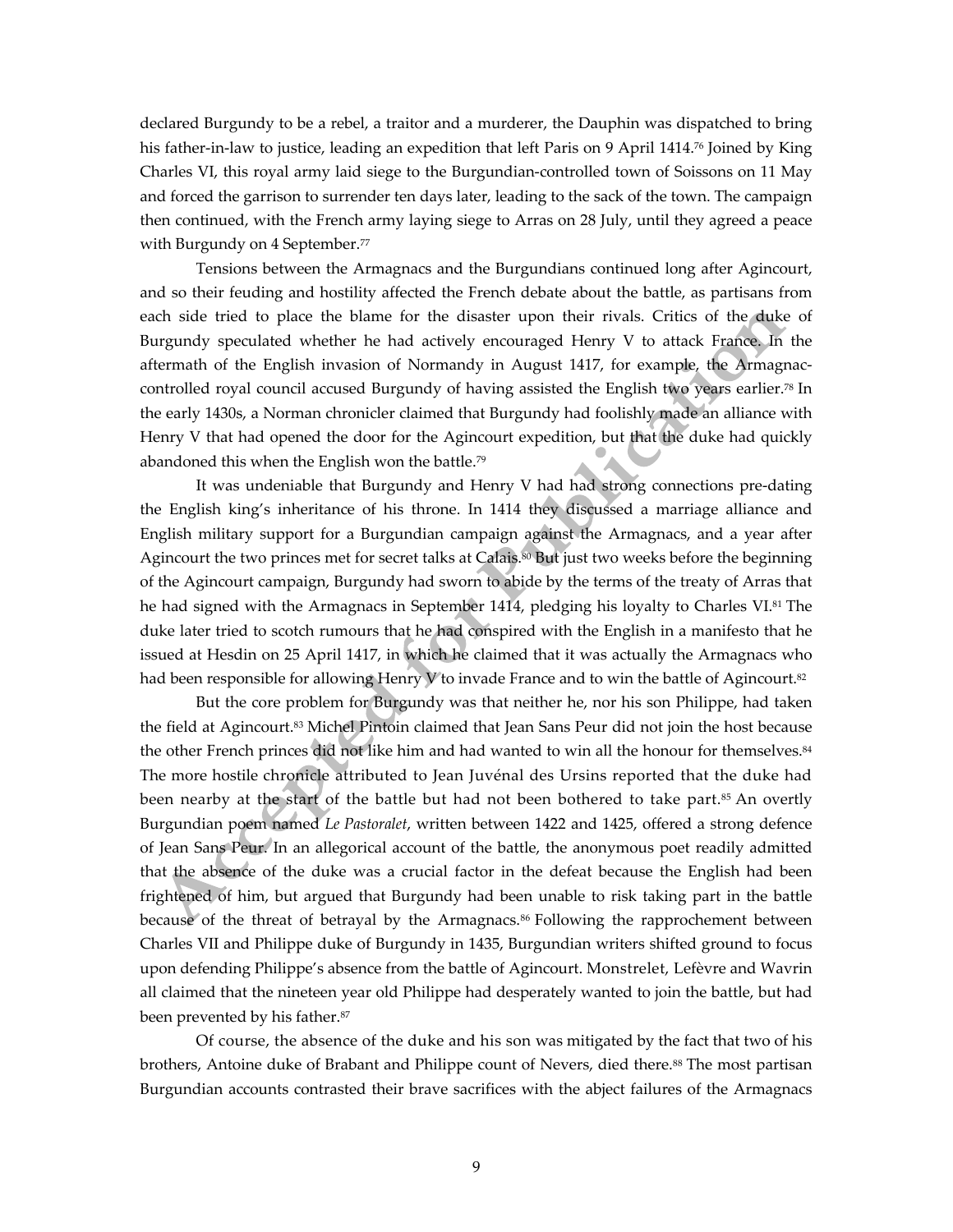who had fought alongside them. For example, the allegorical account of the battle in *Le Pastoralet* presented a simple contrast between the bravery of the Léonois (Burgundians) who lost their lives fighting courageously, and the cowardly Lupalois (Armagnacs) who caused the defeat by fleeing from the English. <sup>89</sup> Some forty years later, the *Livre des trahisons de France envers la maison de Bourgogne* directly accused the Armagnac princes who fought at Agincourt of treachery, and contrasted this with the brave self-sacrifice made by Brabant and Nevers, that stood against the treachery of the Armagnac princes.<sup>90</sup>

Yet it is important to remember that partisan reponses to Agincourt like these two texts were very unusual. Most commentators and chroniclers were too cautious to place blame explicitly upon one side or the other, and were simply trying to negotiate the perilous challenge of reflecting upon the battle within the longer history of conflict between the two parties, and in the context of an increasingly hostile political atmosphere.<sup>91</sup> Simply placing the blame upon one aristocratic faction or another offered little hope for the future.<sup>92</sup>

There were certainly few people brave enough to stand back and argue bluntly that the rivalry between the Armagnacs and the Burgundians had been the root cause of the disaster. <sup>93</sup> A rare exception was a letter sent in the name of the king by the *grand conseil* on 27 February 1419 which argued that the defeat at Agincourt had been caused by political divisions in France, and therefore called upon the Dauphin Charles and his Armagnac supporters to make peace with the Burgundians. <sup>94</sup> Another exception was the bishop of Beauvais, Jean Juvénal des Ursins, in the advice that he prepared for French diplomats in 1435. Anticipated the English argument that Agincourt proved God's support for their efforts to conquer France, Ursins countered that God had merely been punishing the French for their divisions:

'Agincourt … was only a divine execution to chastise my children, and all by the means of this Sedition and Division. Because if they had not been, your Henry would not have caused such harm in France … And if he won the battles of Agincourt and Verneuil, this was only because of these sins, because commonly and often God punishes sinners through worse sinners than them.<sup>95</sup>

The bishop made this observation as French diplomats were preparing for the Congress of Arras where negotiations were due to take place to win the duke of Burgundy back to the allegiance of King Charles VII.<sup>96</sup> It was therefore the right moment for Jean Juvénal to present Agincourt as a divine punishment for the sedition and internal divisions that had afflicted France, a direct allusion to the rivalry and the civil war between the Armagnacs and the Burgundians that was finally reaching a conclusion.

Most writers were more circumspect, preferring to maintain the hope, or at least the fiction of French unity. Writing very soon after the battle, Michel Pintoin had carefully presented the disaster as divine punishment for the collective sins of all French people: 97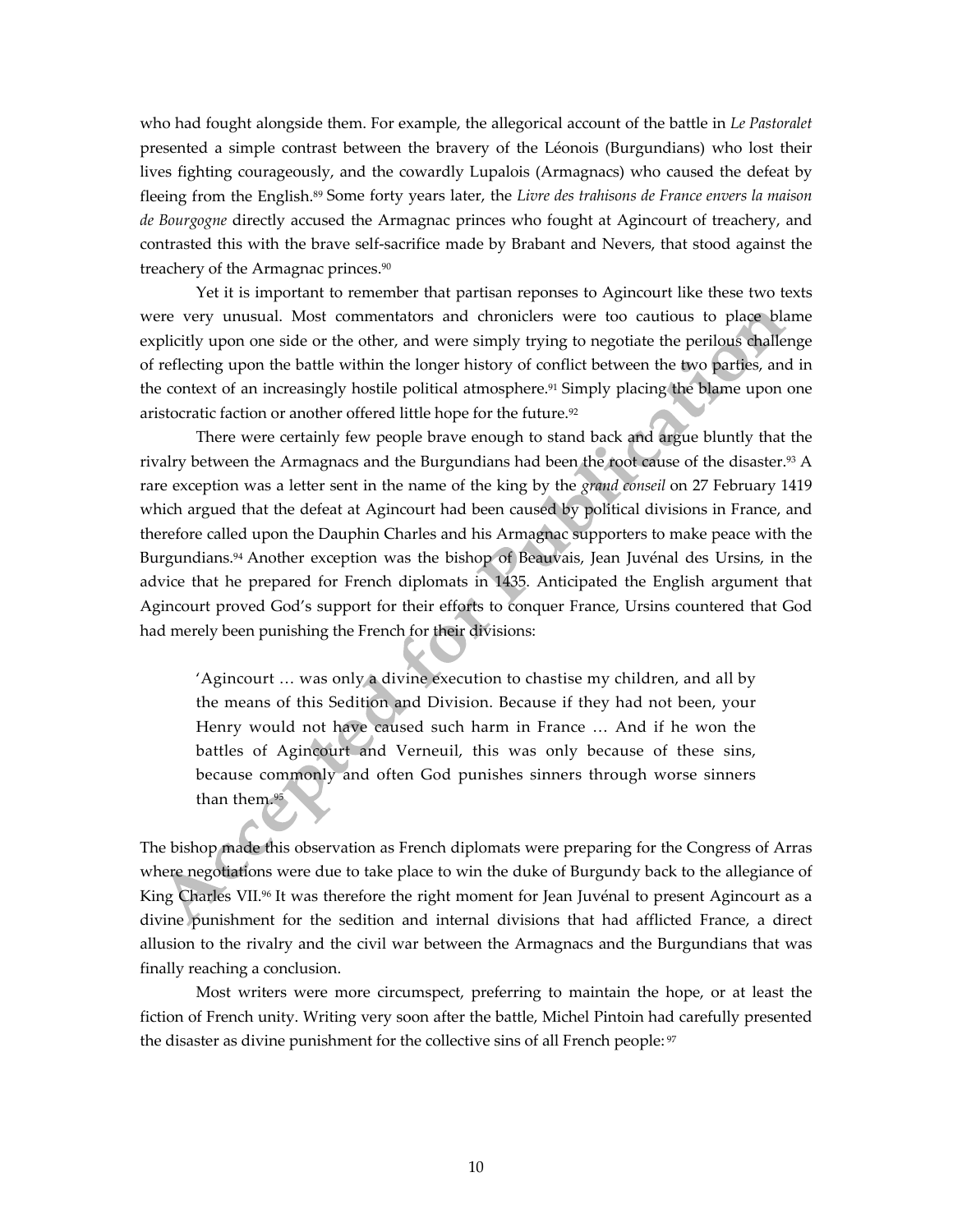'There were those who in the bitterness of their grief, cursed divine providence and asked why France, who had previously been so beloved by fortune, had experienced such misfortune. I heard several men of wisdom reply that the misfortune had been caused to the realm by the sins of its inhabitants and that if they had deserved God to be their helpmate, they would without doubt have easily destroyed the force of their enemies and humbled their excessive pride … [They blamed the] corrupt offspring, the sons of iniquity, who held the faith as nought and rushed, without any concern or holding back, into all kinds of vices following evil and avoiding good.'<sup>98</sup>

This led Pintoin to launch a scathing attack upon the sins of all French people, denouncing debauchery, avarice, blasphemy and all kinds of vice. In the context of that wide-ranging critique, Pintoin complained that the bishops had abandoned the people to the wolves, and more tentatively asked others to decide whether the nobility were also responsible because they had become decadent and because of the feuding that had arisen between the Armagnacs and Burgundians following the assassination of Louis duke of Orleans in 1407, and which had been comprehensively narrated in his chronicle. <sup>99</sup> But his core message was that all Frenchmen shared responsibility for the disaster at Agincourt.<sup>100</sup>

 Pintoin also sought to depoliticize the defeat by attributing the disaster to the arrogance and cowardice of unnamed French soldiers, rather than by explicitly blaming either the Armagnacs or the Burgundians. He famously claimed that the younger French knights had demanded places at the front of the army and had recklessly attacked the English position against the advice of more-experienced soldiers.<sup>101</sup> In their pride, they had been so certain that fortune would favour them that they 'took little time to realise to their cost that the outcome of combat depends not on human forces but on fortune, or, more precisely, the sovereign arbiter of fortune'.102 These problems were then compounded by the cowardice of other French troops who had shamefully refused to reinforce the vanguard as the battle turned in favour of the English.<sup>103</sup> This analysis was echoed in most contemporary French accounts of the battle that avoided identifying these arrogant and cowardly soldiers.

It was a very well-worn cliché to blame military disasters upon ill-discipline, and in particular the twin evils of rashness and cowardice: the '*topos*, hasty youth opposing the wise counsel of elders … was a feature of many medieval narratives.'<sup>104</sup> In their accounts of the defeat at Crécy in 1346, the influential chroniclers Jean Le Bel and Jean Froissart had described French knights foolishly rushing into the fray, so keen to win honour that they had abandoned all order and discipline. <sup>105</sup> Meanwhile chivalric manuals consistently emphasised the dangers of illdiscipline, arrogance and rashness on the battlefield. Writing just a few years before Agincourt, Christine de Pizan had urged French princes to recognise the importance of avoiding foolhardiness and of moderating courage with reason and discipline.<sup>106</sup> Seven years later, Alain Chartier suggested that the principal lesson to be learned from Agincourt was the danger of recklessness and rashness. He therefore underlined the importance of wise planning, the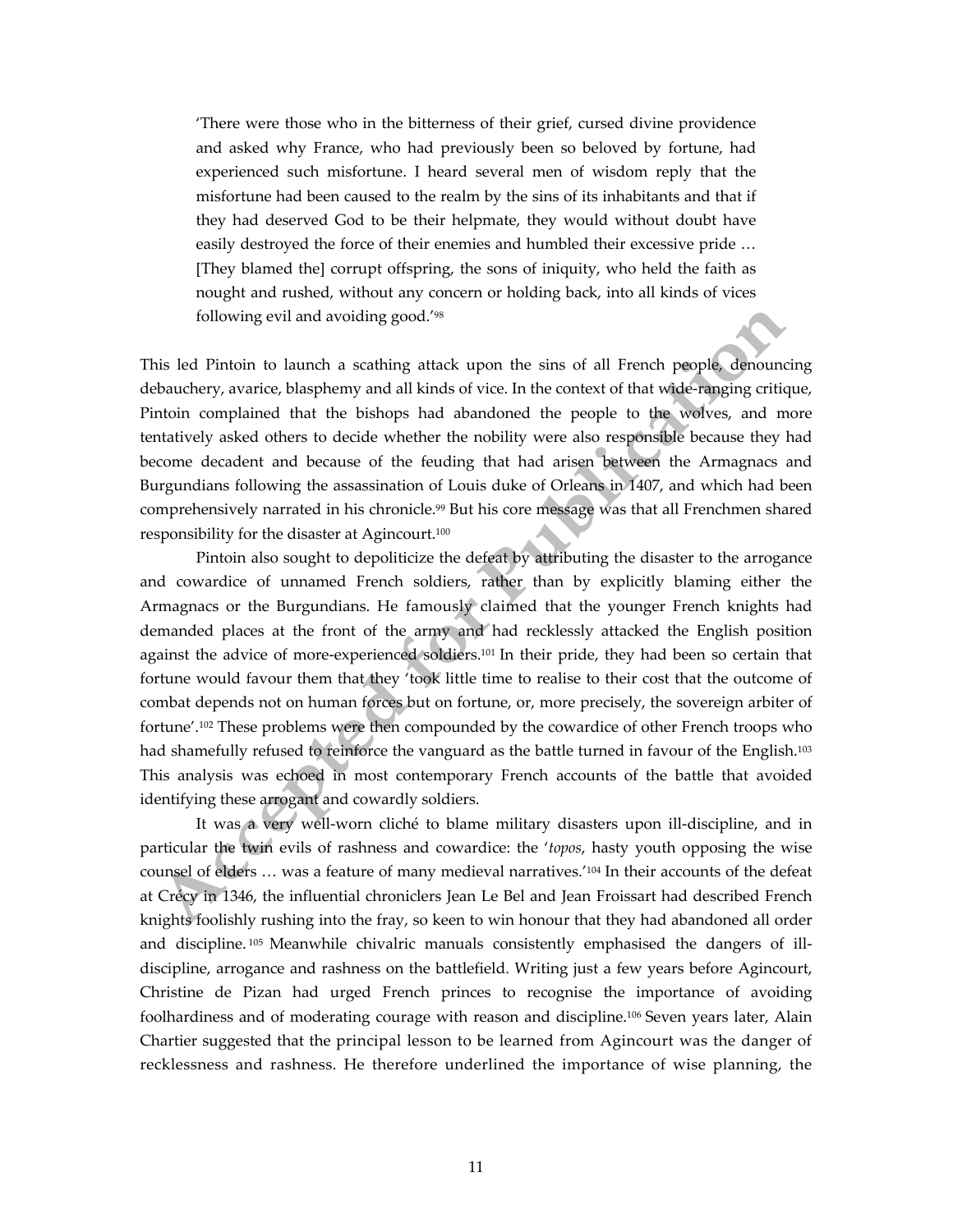careful deployment of troops, and hence diligence, patience and moderation, as had been demonstrated by great Roman commanders.<sup>107</sup>

One of the greatest advantages of the blaming a military disaster upon hot-heads and cowards was that it avoided the need to identify specific scapegoats. There was certainly little effort to name and shame specific individuals who had fought at Agincourt.<sup>108</sup> Pintoin mentioned just two noblemen who had been foolishly carried away in the battle, Brabant and Alençon, one a Burgundian and the other an Armagnac.<sup>109</sup> The chronicle attributed to Jean Juvénal des Ursins also reported that two leading Armagnacs, Alençon and Bourbon, had championed the idea of aggressive attack in the discussions before the battle.<sup>110</sup> And Monstrelet, Lefèvre and Wavrin named Orleans and Bourbon as the commanders of the vanguard, and thereby implied that they were complicit in the foolish attack upon the English.<sup>111</sup> But even then, these three Burgundian chroniclers did not directly argue that the arrogant and hot-headed knights were synonymous with the Armagnacs.

There was even less effort to identify the cowards who had fled from the battlefield.<sup>112</sup> The anonymous author of the *Geste des nobles francois* reported that when Bernard count of Armagnac was gathering a military force to defend against another English attack in 1416, he allegedly refused to allow the nobles of the Île de France, Picardy and Normandy into his army because he despised them for retreating from Agincourt.<sup>113</sup> The fact that the count was a leader of the Armagnac faction implied that the cowards had not been partisans for his side, which seems plausible given that so few of their leaders either survived the battle or escaped capture by the English. The fiercely partisan *Le Pastoralet* might have suggested that the Armagnacs had caused the defeat by running from the English, but that effort to identify the cowards as Armagnacs was not plausible and gained little traction.<sup>114</sup> Indeed, another line of attack by the Burgundians may have been to charge the men taken prisoner by the English with cowardice. An anonymous Parisian cleric reported that there was a popular belief in the capital that those who had been captured at Agincourt had not been loyal or true to their companions-in-arms.<sup>115</sup> But it is hard to believe that such a notion was persuasive given that there is very little evidence to suggest that surrender on a battlefield was seen as shameful at this time.<sup>116</sup> In the *Livre des quatre dames,* Alain Chartier juxtaposed the plight of an anonymous knight captured at Agincourt with that of another man who had saved himself by fleeing the battlefield, and the different reactions of their ladies implied that only cowardice was shameful.<sup>117</sup>

Focusing blame upon unidentified hot-heads and cowards also preserved some hope for the future, because of the notion that the experienced military veterans had recognised the folly of engaging in battle in such an impulsive manner. Chroniclers repeatedly argued that the English would have been defeated if only the arrogant young men had listened to the voices of those wiser men who had had a viable plan.<sup>118</sup> Ironically, we know now that one of the most experienced French commanders, Marshal Boucicaut, had indeed developed very different tactics for how to fight the English. <sup>119</sup> Anticipating that the English would want to fight from a defensive position, he proposed that the French should take the battle to them, advancing on foot, deploying crossbowmen and varlets at the front, and targeting the wings of the English army. Yett when battle was finally joined on 25 October, there were crucial changes in the French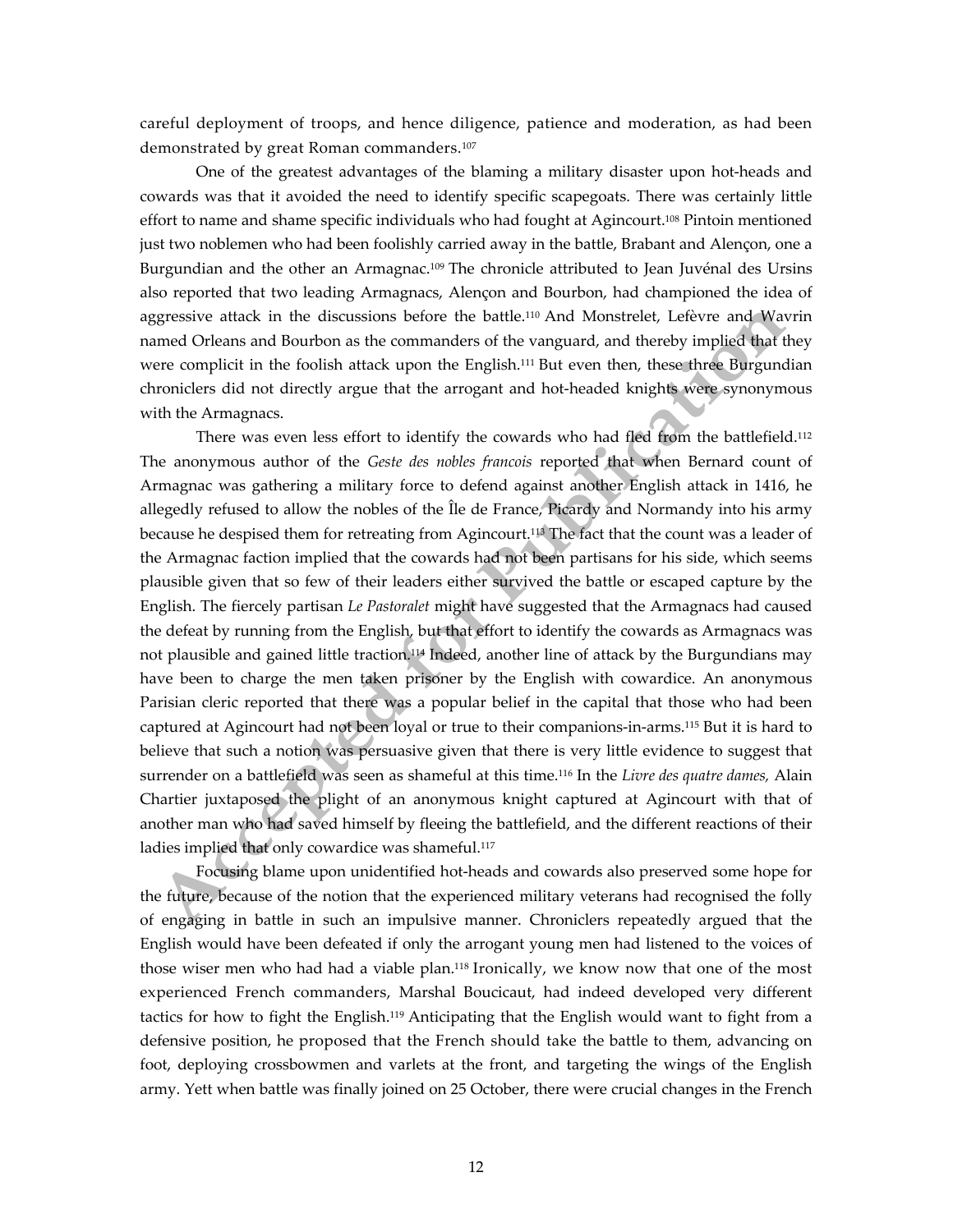tactics. Firstly, they did not employ their crossbowmen to soften up the English lines and secondly, despite initial efforts to target the English flanks, the attack was funnelled towards the centre and hence the strength of the English position.

Modern historians hotly debate why the French adopted these new tactics. One theory is that the original plan was changed after Orleans, Bourbon and Bar joined the French army, substantially increasing the number of troops and therefore requiring a redistribution of the forces on the battlefield.<sup>120</sup> Another suggestion is that the French may have simply made a major tactical error in allowing the battle to take place in a narrow field between the villages of Azincourt and Tramecourt, allowing Henry V to use the woods on either side of his position to protect his flanks, thereby preventing the French from taking full advantage of their superior numbers in the manner envisaged in Boucicaut's plan.<sup>121</sup> Contemporary French accounts of Agincourt did not deny that the battlefield posed problems. For example, they repeatedly complained that the ground was very soft because of the October rain, and acknowledged that this had caused the troops to become exhausted as their advanced towards the English line.<sup>122</sup> But by focusing upon the over-confidence of the cocksure young knights who had led the attack upon the English lines, the chroniclers protected the reputation of the experienced military veterans and commanders who had made the tactical decisions.

Indeed, it is striking that French accounts were often vague about precisely who had led the army at Agincourt. During the battle, Charles VI was sheltering ninety miles away at Rouen with the Dauphin and Berry, wisely seeking to avoid a repeat of the battle of Poitiers in 1356 when King Jean II had been captured by the English.<sup>123</sup> The highest-ranking French military officer at Agincourt was the constable, Charles d'Albret, who had been appointed as royal lieutenant in command of the military campaign against the English in July 1415. Alongside him was his longstanding friend and companion, Boucicaut, marshal of France, as well as other experienced veterans like Guichard Dauphin, master of crossbowmen, and Jacques de Châtillon, lord of Dampierre. If Albret had ceded control to the princes of the royal blood who had joined them shortly before Agincourt, led by the twenty-one year old Charles duke of Orléans as one might expect, it is striking that the chroniclers were careful not to explicitly state this fact.<sup>124</sup>

## IV

Blaming the disaster upon ill-disciplined soldiers also avoided giving too much credit to the English for the outcome of the battle, at a time when the enemy continued to represent a severe military threat. That the French had thrown away an easy victory was underlined by repeated reports that they had heavily outnumbered the enemy at Agincourt: English chroniclers emphasised the disparity between the sizes of the two armies in order to magnify the scale of the victory that Henry V had won, while their French counterparts tended to underline the decisive tactical advantage that they had been squandered. <sup>125</sup> So it is no surprise that French commentators showed little interest for what the English had done to secure their victory against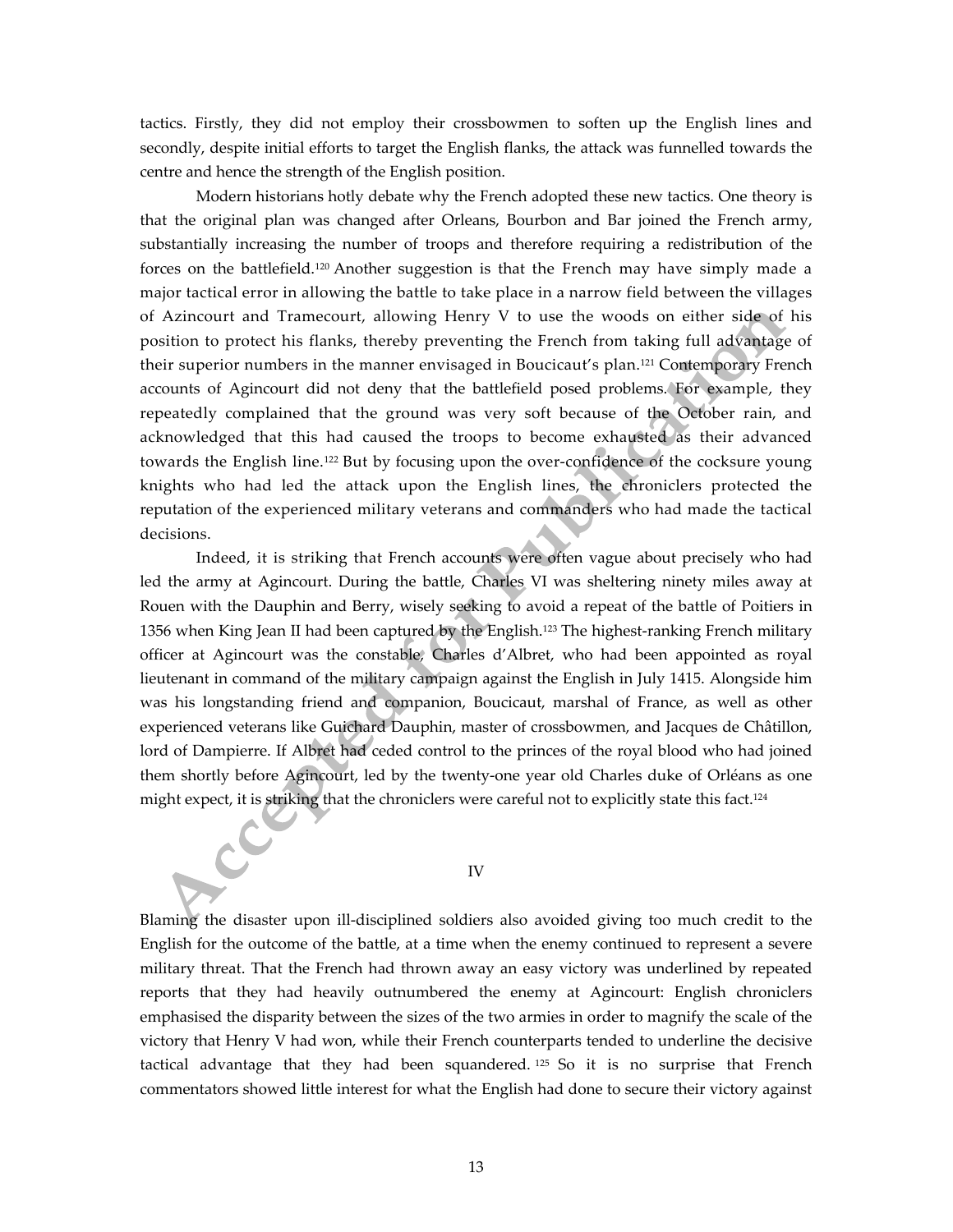such remarkable odds. It was presumably more reassuring to think that the English success was due to French errors that could potentially be corrected, than to see these foreigners as an overwhelming military threat during a period when they were engaged in the invasion and occupation of Normandy, and threatened to conquer the entire kingdom. Writers did praise the English for their discipline, primarily because this provided a pointed contrast with the rashness and cowardice of so many French soldiers. French commentators also acknowledged the importance of the English archers, but were careful not to present the longbows as a decisive and potentially unbeatable military weapon. For example, Pintoin noted the initial success of the archers in driving off the French cavalry that had tried to outflank the English position, and then in breaking up the French vanguard; he also described both the rain of arrows and the effectiveness of the archers in the bloody mêlée, able to kill a man with a single blow from their lead-covered mallets.<sup>126</sup> But Pintoin balanced this acknowledgement of the value of the English archers and their longbows with his criticism of the French for failing to make effective use of their own crossbowmen and communal militias, and ultimately denounced defeat at the hands of unworthy and lowly born Englishmen as humiliating and ignominious. <sup>127</sup> In later sources, the importance of the English archers was further mitigated by the claim that it was just the French horses that were vulnerable to the arrows because the men-at-arms were protected by their armour.<sup>128</sup>

Of course, it is still reasonable to assume that the French did learn practical military lessons from Agincourt, even if the evidence for this is merely circumstantial. Curry has argued that Henry V's victory at 'Agincourt made the French reluctant to engage in another pitched battle', and has cited the fact that Charles VI refused to attack the English army that was laying siege to Rouen over the winter of  $1418$ ,  $129$  Bennett has suggested that Jean Sans Peur was influenced by the lessons of Agincourt when he issued a military ordinance on 14 September 1417. This document set out a plan of battle in the event that they encountered the enemy as his army advanced on Paris. The duke emphasised the importance of ensuring sufficient space to deploy and of making proper use all of his troops, including his archers and crossbowmen, the *gens de trait*. He also threatened death for anyone who committed lèse majesté by abandoning their standards or banners in battle. It is possible this ordinance reveals the duke's response to the problems of the cramped deployment and ill-discipline at Agincourt, but this must remain speculation given that there is no direct reference to that battle in the document.<sup>130</sup>

One obvious challenge for the French must have been the fact that so many senior men had died or been captured at Agincourt, making it difficult for others to profit from their experiences. One man who went on to military success after being ransomed by the English was Jean d'Harcourt, count of Aumâle. But it is impossible to know whether he drew upon his experiences at Agincourt when he went on to win a significant victory at La Gravelle in Maine on 26 September 1423, where he used cavalry to rout the English archers, before being killed when leading the French army in a heavy defeat at Verneuil on 17 August 1424.<sup>131</sup> Another was Arthur de Richemont who had been just twenty-three years of age when he was wounded and captured at Agincourt. After his death in 1458, one of his squires, Guillaume Gruel, wrote a biography of Richemont in which he mentioned in passing that the Constable had brought a group of young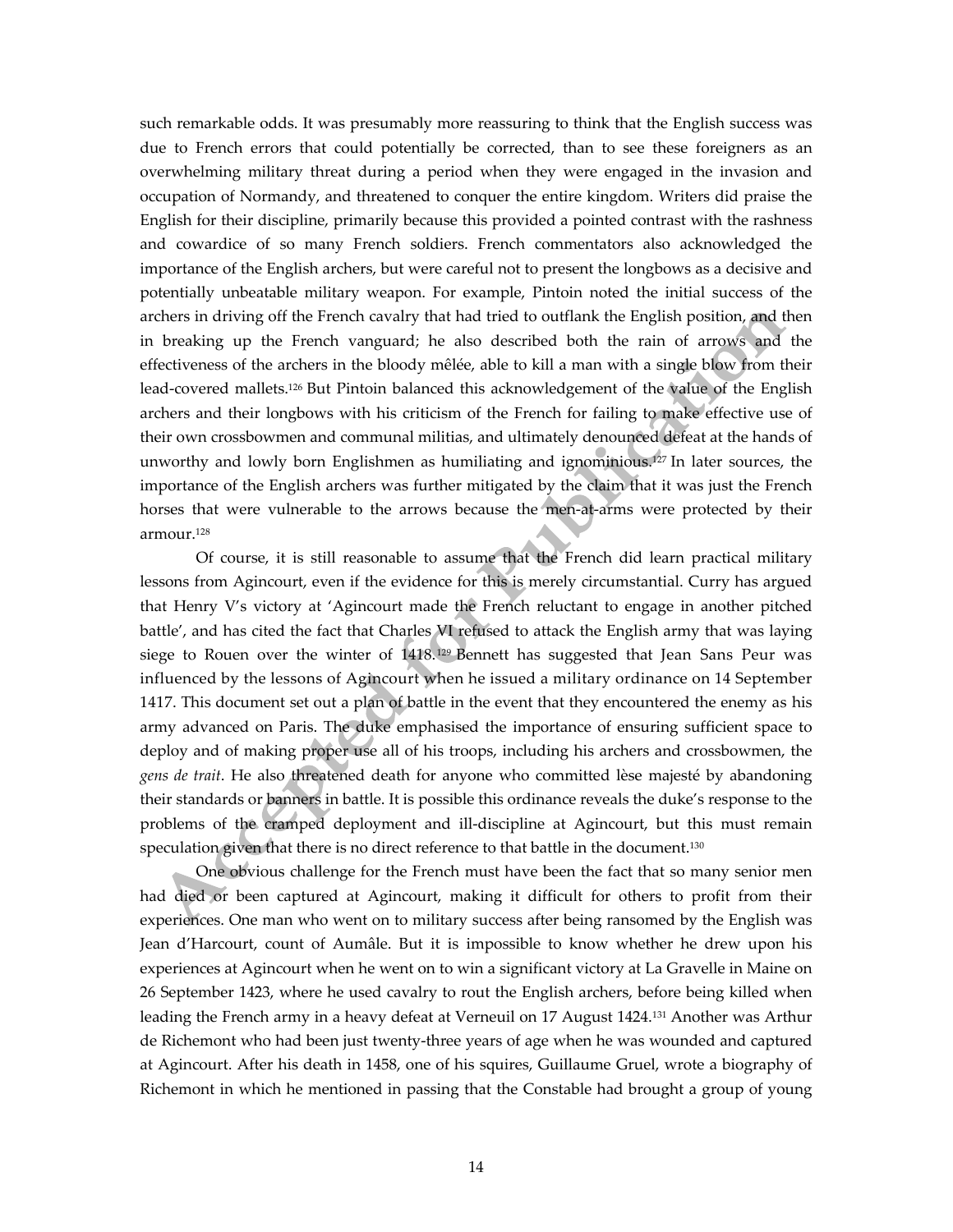squires to the battlefield at Agincourt in 1436, where he explained to them how the battle had unfolded and explained where various knights and noblemen had been located during the fighting. <sup>132</sup> This brief reference opens up an unusual window into the martial culture of the period, illustrating the importance of oral communication and the sharing of knowledge by experienced warriors that stands outside of the written texts that survive. This underlines the limitations of relying upon written sources to reconstruct the ways in which military men developed their knowledge and skills, learning from past victories and defeats, and passing on their experience to younger generations.

The fact that the Hundred Years War turned in favour of the French made it easier to reflect upon the tactical lessons offered by the battle. Between 1461 and 1468, Jean V du Bueil wrote *Le Jouvencel*, the story of a young French soldier who rose through the ranks to win great renown and status. Though superficially a fictional romance, *Le Jouvencel* was at heart a didactic work, designed 'to inspire all men, and especially those who pursue the extraordinary adventures of a life of war, to seek always to do good and to enhance their fortitude.'<sup>133</sup> Bueil drew upon his own experiences as a prominent French commander to paint an unusually realistic and rounded portrait of warfare in in service to the French crown. He also included a number of long digressions on technical matters ranging from military tactics to the laws of war, designed to educate his readers about the art of warfare. It was in this spirit that Jean de Bueil addressed the subject of the battle of Agincourt, keen to draw out the most important military lessons for a future generation of soldiers. Pausing his story to underline the importance of ensuring that infantry were always marshalled in strict order when on the battlefield, Bueil reviewed the lessons offered by some of the most famous battles of the previous fifty years. He observed that the French had lost at Agincourt because they had slept badly the night before the battle and were exhausted by the time that they marched out into the field to face the English whose morale was high thanks to the leadership of Henry V. He observed that the French infantry had lost all order when they finally encountered the English, illustrating the value of his key piece of advice that

'an army on foot should never initiate the attack, but rather wait patiently for the enemy to do so … A force that takes the initiative and advances will always be defeated, except with the help of God; it should take up position as favourably, and as early, as possible.'<sup>134</sup>

More importantly, the French reconquest of Normandy and Guyenne utterly transformed the significance of the English victory at Agincourt, even if that success did not put an end to the internal divisions within France. In 1458, an anonymous author wrote the patriotic *Débat des hérauts*, in which heralds from each side debated the superiority of France and England. After the English herald had boasted about the victories that they had won against the French, including the battle of Agincourt, his counterpart reminded him that God determines who wins and loses battles, using them to punish kings for their sins and people for their disobedience to their rulers.<sup>135</sup> But the French herald also declared the English might have won some battles, just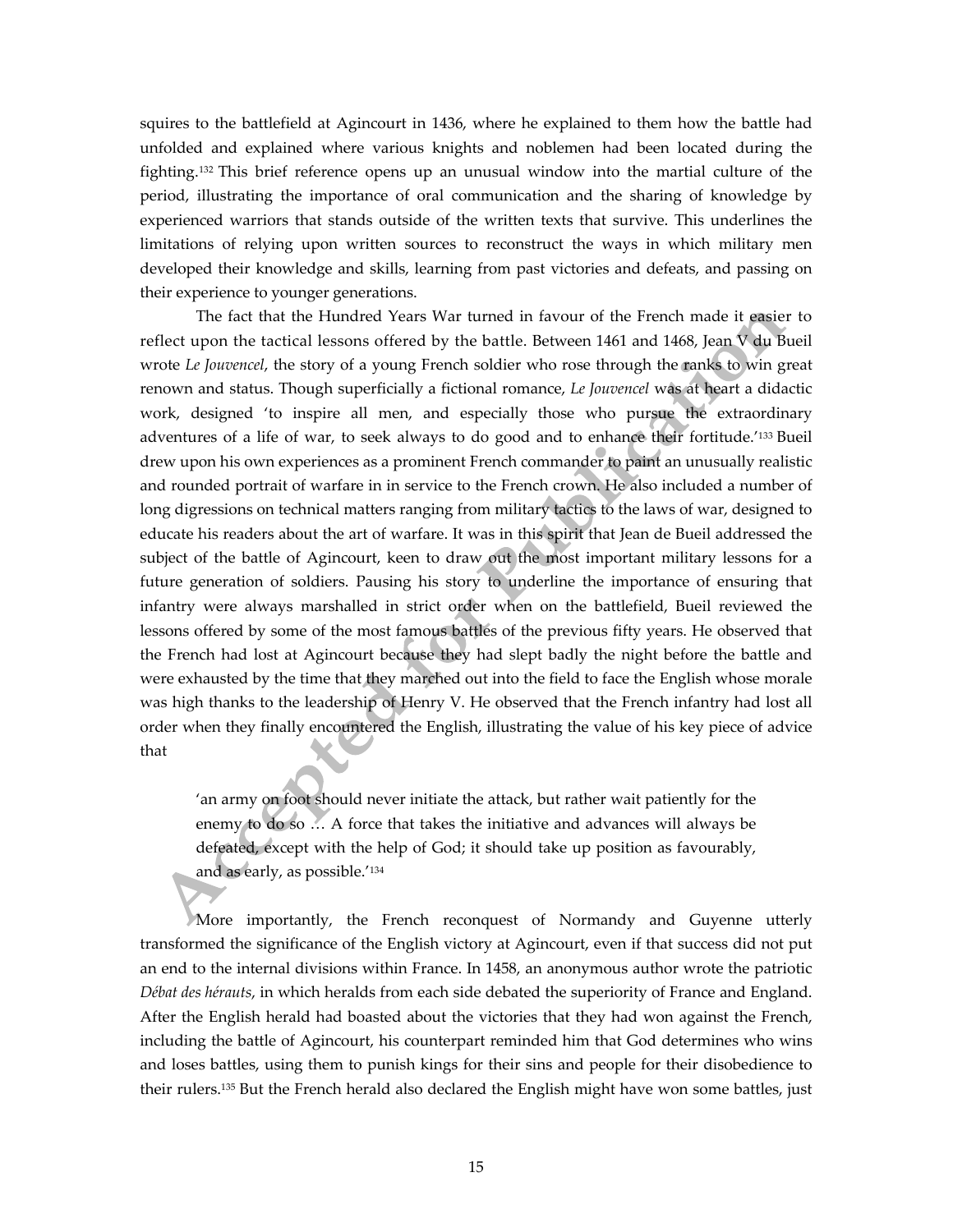like Hannibal enjoyed victories against the Romans, but it was the French who had secured the ultimate victory: Charles VII had overcome the greatest adversities and challenges, and

'drove and put you out of his duchy of Normandy, and did not leave you a single place in that country; and he conquered as much in one year as you and your King Henry had done in thirty-three years. Following up his good fortune, he advanced in the year 1453 with great power into the duchy of Guyenne, and … has in a short time conquered that country, and brought it under his dominion … In fact, he has not left you a single place in Guyenne, but has driven you back ignominiously into England.' 136 END

VI

In conclusion, Robert Blondel lamented the dramatic loss of French lives at the battle of Agincourt in a Latin poem entitled the *Desolatio regni Francie* written in 1420. This Norman nobleman described the defeat as a source of anguish and woe for all French people, declaring that the destruction of the flower of knighthood had overwhelmed everyone with sadness, bringing tears to the eyes of laymen and priests alike. Like many other contemporary writers, he did not name the battle, which in its anonymity became a proxy for the damage that the English had inflicted all across France. Blondel imagined these foreigners as wild beasts who had plagued the realm, killing good Frenchmen or forcing them to flee, and thereby depriving the crown of aid and assistance. In short, he transformed the defeat at Agincourt into a rallying cry for all Frenchmen to unite and to seek revenge against their common enemies who had inflicted such a heavy wound upon the kingdom.<sup>137</sup>

Blondel showed the way in which the defeat at Agincourt might have been transformed into a focus for national grief and anger. His poem was part of a wider effort to rally the French behind against the English: he was one of a number of prominent writers who articulated a vision of a France united against the English and loyal to the crown, abandoning the internal divisions and rivalries that had opened the door to their ancient enemy.<sup>138</sup> But in reality, this kind of rhetoric had very little traction in the face of entrenched divisions within French society that prevented a unified show of support for the crown against the English enemy, and helped to shape reactions to Agincourt**. <sup>139</sup>** Even Charles VII's eventual victory in the Hundred Years War, driving the ancient enemies out of Normandy and then Guyenne between 1450 and 1453, did not resolve those internal divisions that continued to dominate French politics long after the English had been defeated.

But the French victory in the Hundred Years War did at least offer a chance to view Agincourt from a new vantage point. In 2002, a leading French military historian, Bertand Schnerb, observed that 'It is astonishing how much certain British historians are fond of the battle of Agincourt', and asked when these specialists would turn their attention to the neglected military history of the final years of the Hundred Years War that culminated in the reconquest of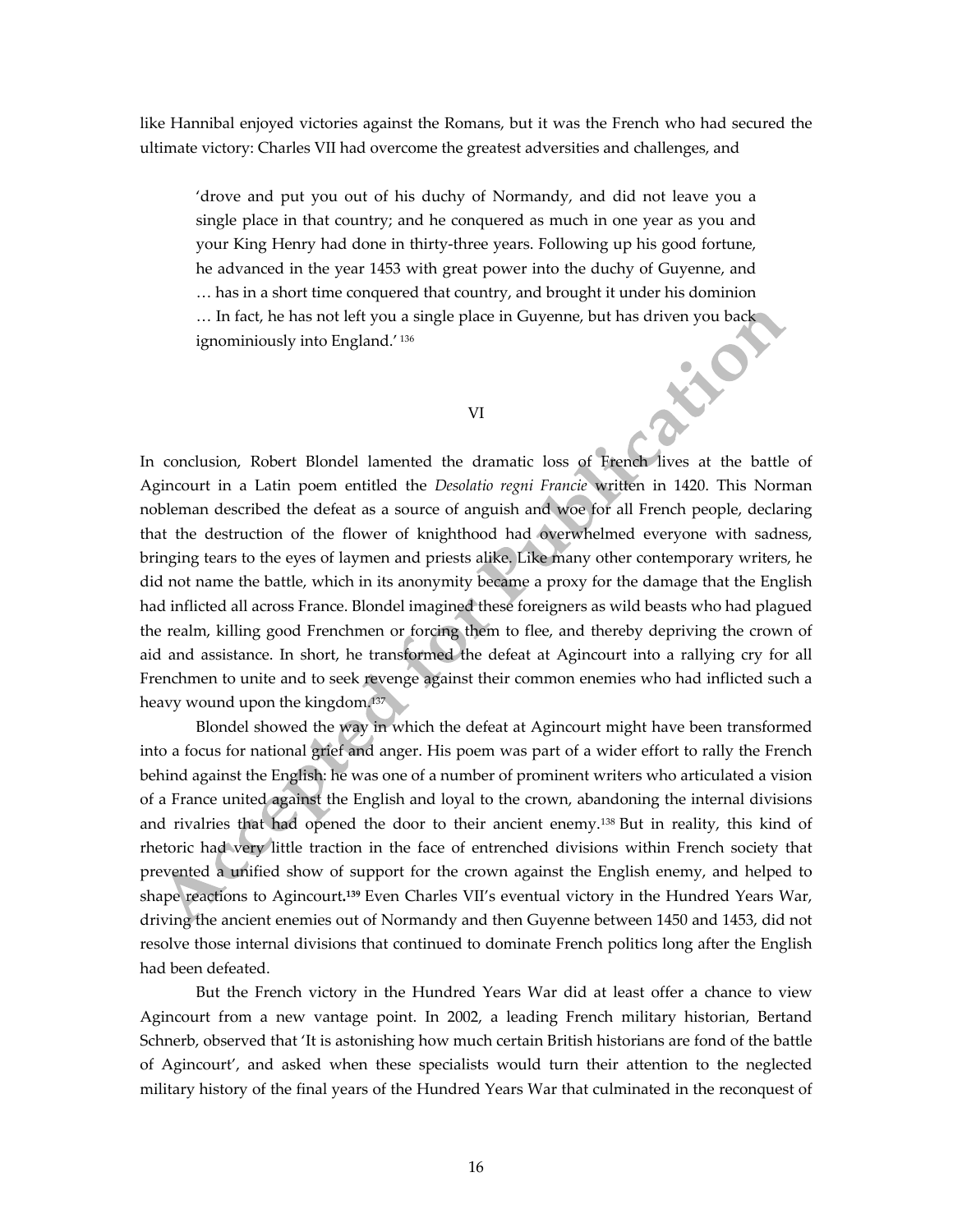Normandy and Guyenne. <sup>140</sup> Since Schnerb made his comments, at least fifteen new books on Agincourt have been written in English, thanks in large part to the impetus created by the six hundredth anniversary of the battle in 2015. And yet there remain only a handful of books by Anglophone scholars dedicated to the far less glorious story of the unravelling of the English empire founded by Henry V which must surely merit sustained scholarly attention by the next generation of historians. In contrast, a recent study by a French historian, Valérie Toureille, presents a relatively short account of the battle followed by a much longer survey of the events leading up to the reconquest of Normandy and Gascony which certainly provides a very different context within which to view the battle of Agincourt.<sup>141</sup>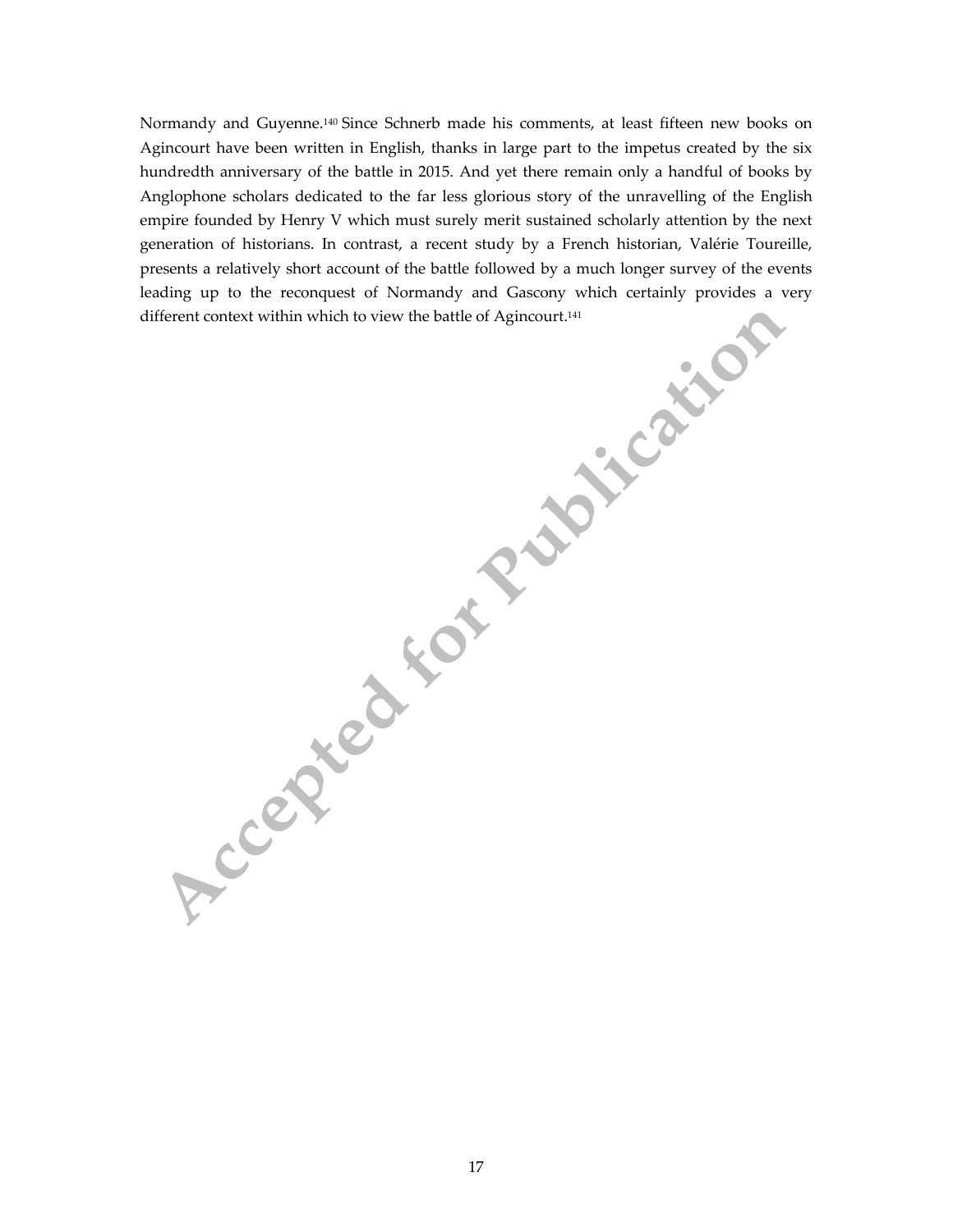<sup>1</sup> My title is taken from A. Chartier, *Le quadrilogue invectif*, ed. E. Droz (2<sup>nd</sup> edition. Paris, 1950), 35. <sup>2</sup> The foremost expert is Anne Curry, author of *Agincourt. A New History* (London, 2005), reprinted as *1415 Agincourt. A New History* (Stroud, 2015); *Agincourt* (Oxford, 2015); and *The Agincourt companion* (London, 2015). She has also translated a collection of primary sources, *The Battle of Agincourt, 1415. Sources and Intepretations* (Woodbridge, 2000), henceforth *Agincourt Sources*. Other useful studies include J. H. Wylie and W. T Waugh, *The reign of Henry the Fifth, volume,* 3 vols. (Cambridge, 1914-9), II, 140-229; P. Contamine, *Azincourt* (Paris, 1964); C. Hibbert, *Agincourt* (London, 1964); M. Bennett, *Agincourt, 1415. Triumph Against the Odds* (London, 1991); C. J. Rogers, 'The Battle of Agincourt', in *The Hundred Years War (part II). Different Vistas*, ed. L. J. A. Villalon and D. J. Kagay (Leiden, 2008), 37-132.

 $\overline{a}$ 

<sup>3</sup> For the debate about the relative size of the armies at Agincourt are Curry, *Agincourt. A New History*, 185-6 and 274-300, and Rogers, in 'The Battle of Agincourt', 39, 42, 57-63 and 114-21. <sup>4</sup> Curry, *Agincourt* (London, 2005), 276-9, and O. Bouzy, 'Les morts d'Azincourt. Leurs liens de famille, d'offices et de parti', in *Hommes, cultures et sociétés à la fin du moyen âge,* ed. P. Gilli and J. Paviot (Paris, 2012), 221-55, together with pages 000-00 below.

<sup>5</sup> J. de Montreuil, *Opera*, ed. N. Grévy, E. Ornato and G. Ouy, 4 vols. (Turin-Paris, 1963-86), II, 19- 42 and 265-313, and IV, 30.

<sup>6</sup> R. A. Newhall, *The English Conquest of Normandy, 1416-1424 (*New Haven, 1924), and A. Curry, 'After Agincourt, what next? Henry V and the campaign of 1416' in *The Fifteenth Century VII,* ed. L. Clark (Woodbridge, 2007), 23-52.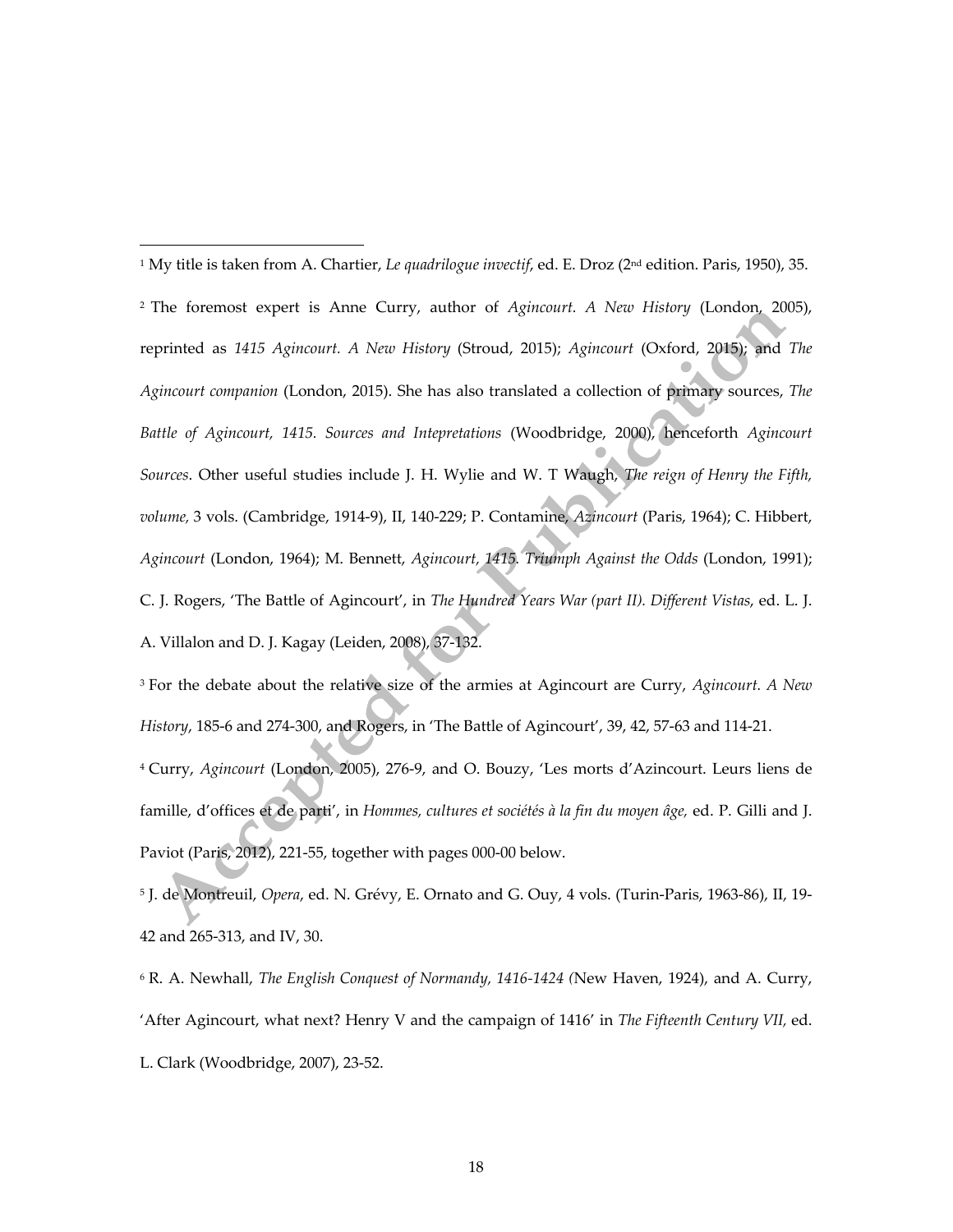<sup>7</sup> See, for example, the comments in L. Bellaguet (ed.), *Chronique du Religieux de Saint-Denis*, 6 vols. (Paris, 1839-52), V, 580, henceforth *RSD.*

<sup>8</sup> Wylie and Waugh, *The reign of Henry the Fifth,* III, 55 and 58.

 $\overline{a}$ 

<sup>9</sup> Newhall, *The English Conquest of Normandy,* and C. T. Allmand, *Lancastrian Normandy, 1415-1450* (Oxford, 1983).

<sup>10</sup> P. Bonenfant, *Du meurtre de Montereau au traité de Troyes* (Brussels, 1958).

<sup>11</sup> M. Warner, 'The Anglo-French Dual Monarchy and the House of Burgundy, 1420-1435. The Survival of an Alliance', *French history*, 11 (1997), 103-30.

<sup>12</sup> The English responses to Agincourt is explored in detail in Wylie and Waugh, *The reign of Henry the Fifth,* II, 230-76; C. T. Allmand, *Henry V* (London, 1992), 404-25, and Curry, *Agincourt* (Oxford, 2015), 40-67.

<sup>13</sup> C. Given-Wilson et al (eds.), *The Parliament Rolls of Medieval England, 1275-1504*, vol. 9 (Woodbridge, 2005), 114-5, and also see 135-6, 177-8, 207-8 and 231-2.

<sup>14</sup> J. S. Roskell and F. Taylor (eds.), *Gesta Henrici Quinti* (Oxford, 1975), 100-12.

<sup>15</sup> E. F. Jacob (ed.), *The Register of Henry Chichele, Archbishop of Canterbury, 1414-1431*, vol. 3 (London, 1945), 6-7 and 9-10.

<sup>16</sup> *Gesta Henrici Quinti. The Deeds of Henry V* (Oxford, 1975), and C. A. Cole (ed.), *Memorials of Henry the Fifth, King of England* (London, 1858), 77-166.

<sup>17</sup> These texts are discussed below, on pages 000-00. For modern analysis of these works, see, for example, R. Blumenfeld-Kosinski, 'Two Responses to Agincourt. Alain Chartier's *Livre des quatre dames* and Christine de Pizan's *Epistre de la prison de vie humaine*', *Contexts and Continuities*, ed. A. Kennedy, 3 vols. (Glasgow, 2002), I, 75-85, and *idem*., 'Alain Chartier and the Crisis in France. Courtly and Clerical Responses', *Courtly Literature and Clerical Culture,* ed. C. Huber and H.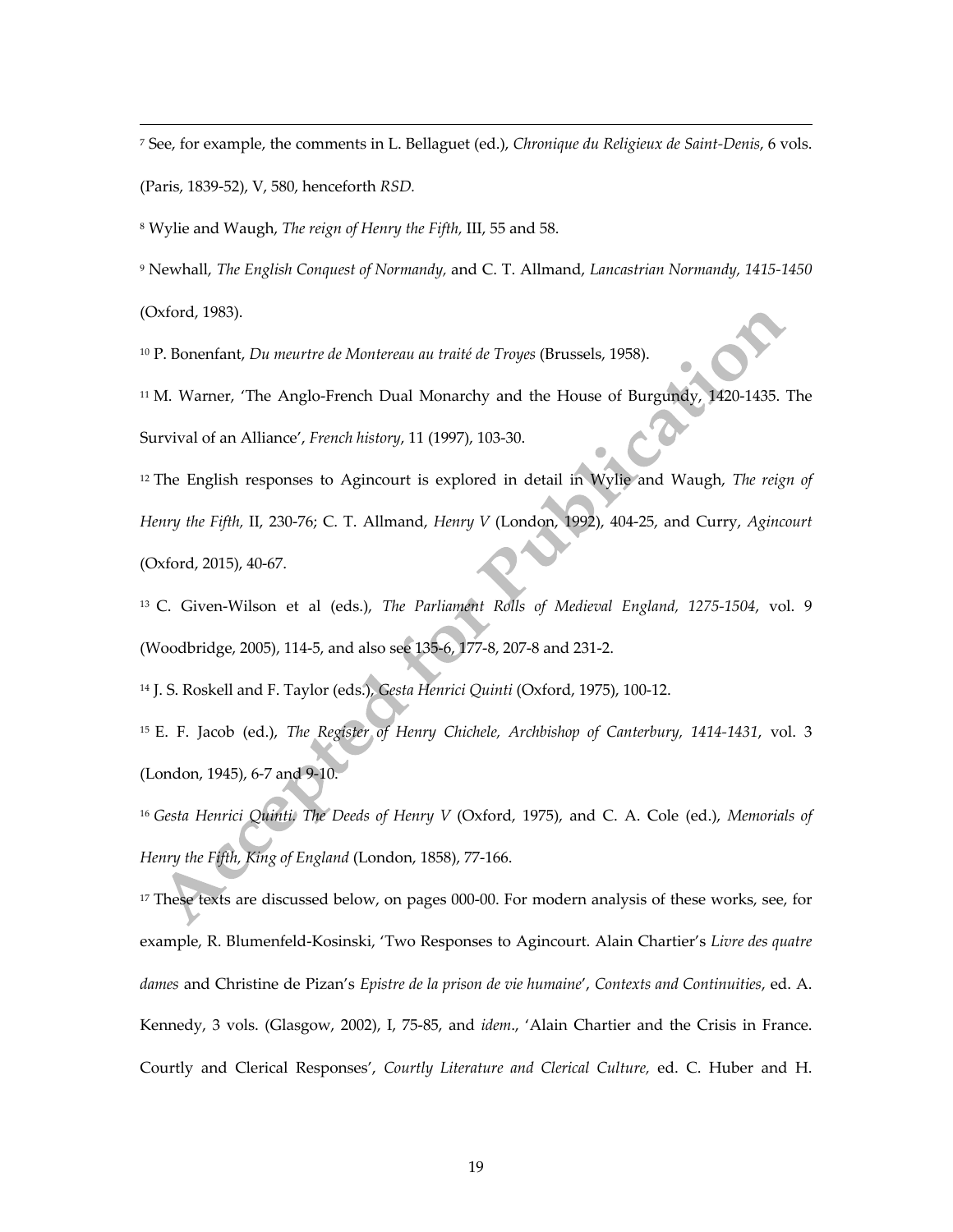Lähnemann (Tübingen, 2002), 211-20; M. Ailes, 'Literary Responses to Agincourt: the Allegories of *Le Pastorlet* and the *Quadrilogue invectif', Reading Medieval Studies*, 41 (2015), 1-26.

<sup>18</sup> *Agincourt Sources* 99-194 and 332-59, and Curry, *Agincourt*, 67-76.

 $\overline{a}$ 

<sup>19</sup> C. J. Liebman, 'Une sermon de Philippe de Vilette, abbé de Saint-Denis, pour la levée de l'Oriflamme (1414)', *Romania*, 68 (1944-45), 464.

<sup>20</sup> A. Curry, 'Snatching Defeat from the Jaws of Victory. French Responses to Agincourt', *Proceedings of the Western Society for French History*, 28 (2002), 178.

<sup>21</sup> Famiglietti, *Royal Intrigue*, 136-43, and also see *RSD*, V, 280-330.

<sup>22</sup> For the wider history of this rivalry, see R. C. Famiglietti, *Royal Intrigue. Crisis at the Court of Charles VI, 1392-1420* (New York, 1982); B. Schnerb, *Les Armagnacs et Bourguignons, La maudite guerre* (Paris, 1988); B. Guenée, *Un meurtre, une société. L'assassinat du duc d'Orléans, 23 novembre 1407* (Paris, 1992).

<sup>23</sup> The chronicle incorrectly attributed to Jean Juvénal des Ursins, in J. A. C. Buchon (ed.), *Choix de chroniques et mémoires relatifs à l'histoire de France avecs notices biographiques* (Paris, 1875), 519 and 522, and Famiglietti, *Royal Intrigue*, 170-4.

<sup>24</sup> *RSD*, V, 584, and Ursins, in *Choix de chroniques*, 525, discussed in Wylie and Waugh, *The reign of Henry the Fifth,* II, 284.

<sup>25</sup> A. Tuetey (ed.), *Journal d'un Bourgeois de Paris, 1405 a 1449* (Paris, 1881), 66-9, together with R. Vaughan, *John the Fearless* (London, 1966), 209-10, and Famiglietti, *Royal Intrigue*, 171-4.

<sup>26</sup> See, for example, R. Vaughan, *John the Fearless*, and *idem*, *Philip the Good* (London, 1970), and P. Bonenfant, *Philippe le Bon. Sa politique, son action* (Brussels, 1996); B. Schnerb, 'Burgundy', in *The New Cambridge Medieval History, VII: c.1415-c.1500*, ed. C. T. Allmand (Cambridge, 1998), 431-56, and *idem*, *Jean sans peur. Le prince meurtrier* (Paris, 2005).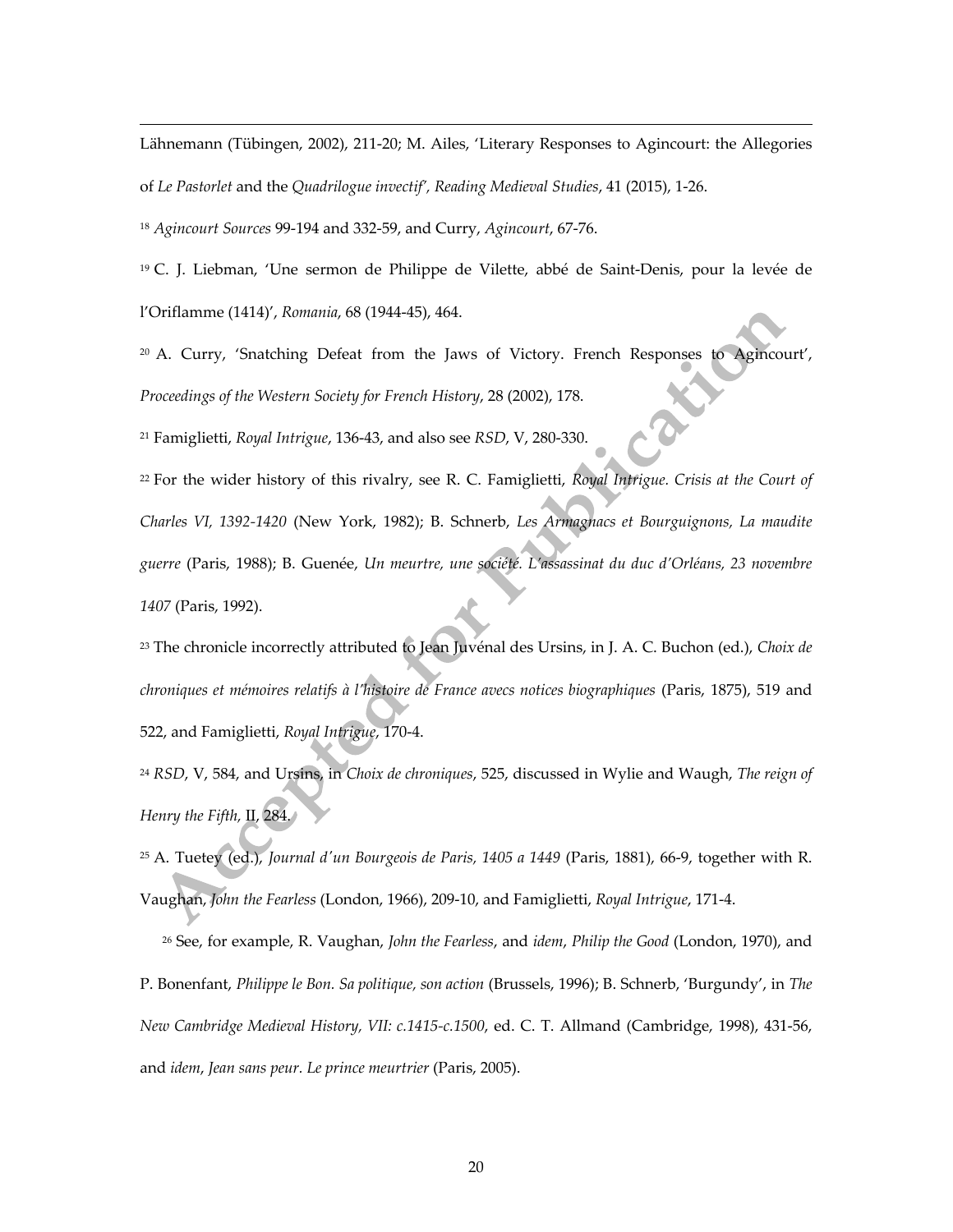For the identification of Pintoin as author of this chronicle, see N. Pons and E. Ornato, 'Qui est l'auteur de la chronique latine de Charles VI, dite du religieux de Saint Denis?', *Bibliothèque de l'Ecole des Chartes*, 134 (1976), 85-102. The most important expert on this chronicle and chronicler is Bernard Guenée, author of *Un roi et son historien. Vingt études sur le règne de Charles VI et la 'Chronique du religieux de Saint-Denis* (Paris, 1999), and *L'opinion publique à la fin du moyen âge d'après la 'Chronique de Charles VI' du Religieux de Saint-Denis (Paris, 2002).*<br><sup>28</sup> RSD, V, 556, as translated in *Agi d'après la 'Chronique de Charles VI' du Religieux de Saint-Denis* (Paris, 2002).

*RSD*, V, 556, as translated in *Agincourt Sources*, 105-6.

*RSD*, V, 574-6, and *Agincourt Sources*, 338-9.

See footnote 2 above.

 $\overline{a}$ 

A. Chartier, *The Poetical Works of Alain Chartier*, ed. J. C. Laidlaw (Cambridge, 1974), 196-304.

J. de Bueil, *Le jouvencel par Jean de Bueil*, ed. C. Favre and L. Lecestre, 2 vols (Paris, 1887-9), I, vi

and II, 307-8. This edition has now been superceded by *Le jouvencel*, ed. M. Szkilnik (Paris, 2018).

 C. de Pizan, *The Epistle of the Prison of Human Life with An epistle to the Queen of France and Lament on the Evils of the Civil War*, ed. and trans. J. A. Wisman (New York, 1984), 2.

C. de Pizan, *The Epistle of the Prison of Human Life*, 2-69, and

C. de Pizan, *The Epistle of the Prison of Human Life*, 4.

 See, for example, D. Lalande (ed.), *Le livre des fais du bon messire Jehan le Maingre, dit Bouciquaut, Mareschal de France et gouverneur de Jennes* (Geneva, 1985), 115-6.

*RSD*, II, 522 and *Le livre des fais du bon messire Jehan le Maingre,* 118-20.

C. E. du Boulay, *Historia universitatis Parisiensis*, vol. 5 (Paris, 1670), 295.

- Wylie and Waugh, *The reign of Henry the Fifth,* II, 221 and 278.
- Wylie and Waugh, *The reign of Henry the Fifth,* II, 280, and Famiglietti, *Royal Intrigue*, 171.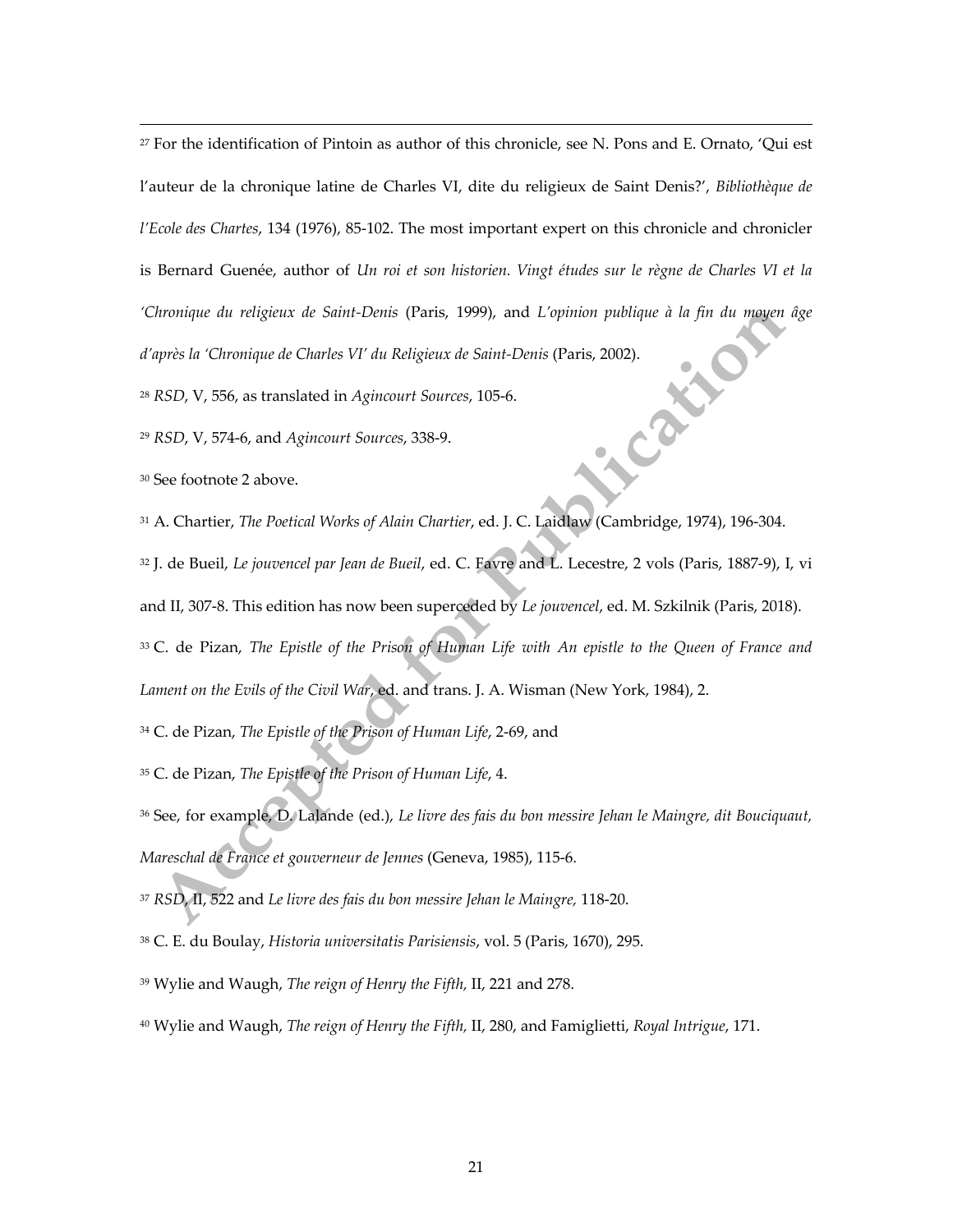<sup>41</sup> For the events before Agincourt, see *RSD*, V, 552. For the aftermath, see Wylie and Waugh, *The reign of Henry the Fifth,* II, 277-8; *Agincourt Sources*, 332 and 457-67; Curry, 'Snatching Defeat from the Jaws of Victory. French Responses to Agincourt', 178.

<sup>42</sup> A. Tuetey (ed.), *Le Journal de Nicholas de Baye*, vol. 2 (Paris, 1888), 224.

<sup>43</sup> *Le Journal de Nicholas de Baye,* 233, and *Journal d'un Bourgeois de Paris,* 66-7.

<sup>44</sup> In practice, Charles continued to respond to petitions in private. Archives Nationales de Paris, Xia 8603 folio 2r, discussed in Famiglietti, *Royal Intrigue*, 169 and translated in *Agincourt Sources*, 335-6.

<sup>45</sup> Wylie and Waugh, *The reign of Henry the Fifth,* II, 279, and H. Moranville, 'Extraits de journaux du trésor (1345-1419)', *Bibliothèque de l'École des Chartes*, 49 (1888), 426. Note that Pintoin criticized the Dauphin for not mounting an expedition to recapture Harfleur, in *RSD*, V, 582.

<sup>46</sup> Chartier, *The Poetical Works*, 214.

 $\overline{a}$ 

<sup>47</sup> Curry, 'Snatching Defeat from the Jaws of Victory', 182.

<sup>48</sup> N. Pons (ed.), *L'honneur de la couronne de France* (Paris, 1990), 74.

<sup>49</sup> B. Schnerb, 'The Kingdom of France on the Eve of the Battle of Agincourt', in *The Battle of Agincourt*, ed. A. Curry and M. Mercer (New Haven, 2015), 19.

<sup>50</sup> Paris, BNF MS français 24786, folios 36r-97r.

<sup>51</sup> Marie's son, Charles count of Eu, was taken prisoner and not released until 1438, while her husband, Jean duke of Bourbon, died in English captivity in 1434.

<sup>52</sup> Curry, *Agincourt* (London, 2005), 227-33.

<sup>53</sup> Bouzy, 'Les morts d'Azincourt. Leurs liens de famille, d'offices et de parti', 221-55, and Curry, *Agincourt* (London, 2005), 276-9. For the use of the heraldic list, see for example, Monstrelet, III, 112-21; J. Lefèvre, *Chronique*, ed. F. Morand, vol. 1 (Paris, 1866), 265-9; J. de Waurin [Wavrin], *Recueil des croniques*, ed. W. Hardy and E. L. C. P. Hardy, vol. 2 (London, 1868), 224-30.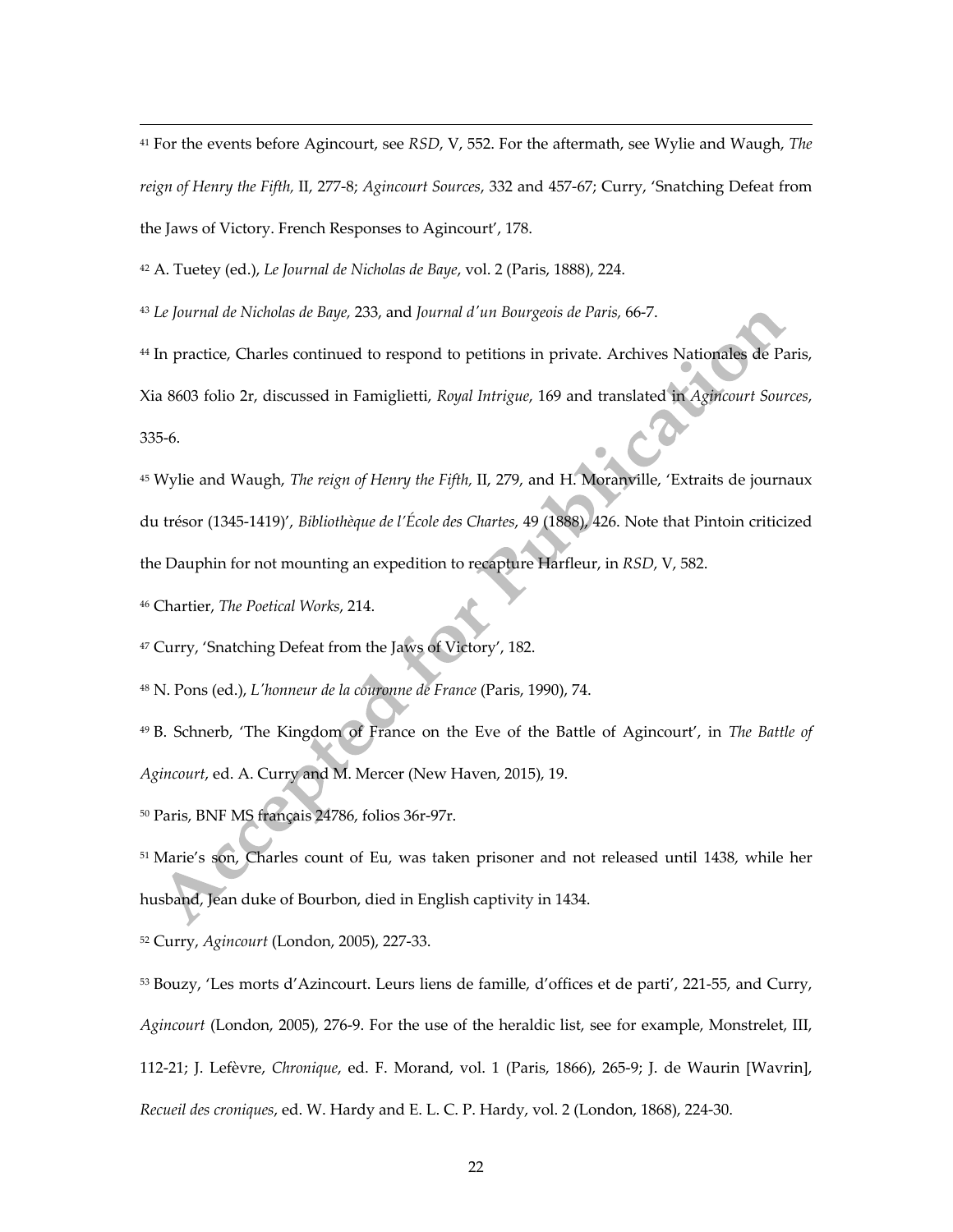<sup>54</sup> Wylie and Waugh, *The reign of Henry the Fifth,* II, 218, and also see Ursins, in *Choix de chroniques*,

519 and Enguerrand de Monstrelet, in *La chronique*, ed. L. D. d'Arcq, vol. 3 (Paris, 1859), 121-2.

<sup>55</sup> Edmond de Dynter, *Chronique des ducs de Brabant,* ed. P. F. X. de Ram, vol. 3 (Brussels, 1857), 303.

<sup>56</sup> Anne Curry's *Soldier in Later Medieval England* project maintains a list of known burial sites on their website.

<sup>57</sup> The *Chronique du Ruisseauville* in 'Bataille d'Azincourt', *Archives historiques et littéraires du nord de la France et du midi de la Belgique,* 4 (1834), 142.

<sup>58</sup> *RSD*, V, 568-70 ; the *Chronique du Ruisseauville*, 143-4; Monstrelet, III, 121-2.

<sup>59</sup> T. L. Sutherland, 'The Battle of Agincourt: An Alternative Location?', *Journal of Conflict Archaeology*, 1 (2005), 246-7 and 259-61, and 'The Battlefield', in *The Battle of Agincourt*, ed. A. Curry and M. Mercer (New Haven, 2015), 197-8 and 201.

<sup>60</sup> C. J. Phillpotts, 'The French Battle Plan During the Agincourt Campaign', *English Historical Review*, 99 (1984), 64, and Rogers, 'The Battle of Agincourt', 66-7.

<sup>61</sup> *RSD*, V, 548.

 $\overline{a}$ 

<sup>62</sup> *Choix de chroniques*, 517. Also see P. Cochon, *Chronique normande de Pierre Cochon,* ed. C. de R. de Beaurepaire (Rouen, 1870), 113; N. Desgrugillers (ed.), *Chronique anonyme du règne de Charles VI*, vol. 2 (Clermont-Ferrand, 2012), 58; Dynter, 300.

<sup>63</sup> *RSD*, V, 6-36, and *Choix de chroniques*, 477-86.

<sup>64</sup> L. G. de Vilevault (ed.), *Ordonnances des rois de France de la troiséme race, X, 1411-1418* (Paris, 1763), 249-50, and also see A. Coville, *Les Cabochiens et l'ordonnance de 1413* (Paris, 1888), 400, and Famiglietti, *Royal Intrigue*, 165 and 170, together with Ursins, in *Choix de chroniques*, 522 and *Le Journal de Nicholas de Baye,* 228.

<sup>65</sup> This is partially transcribed in the *Chronique du Ruisseauville*, 141, and see *Agincourt Sources*, 126.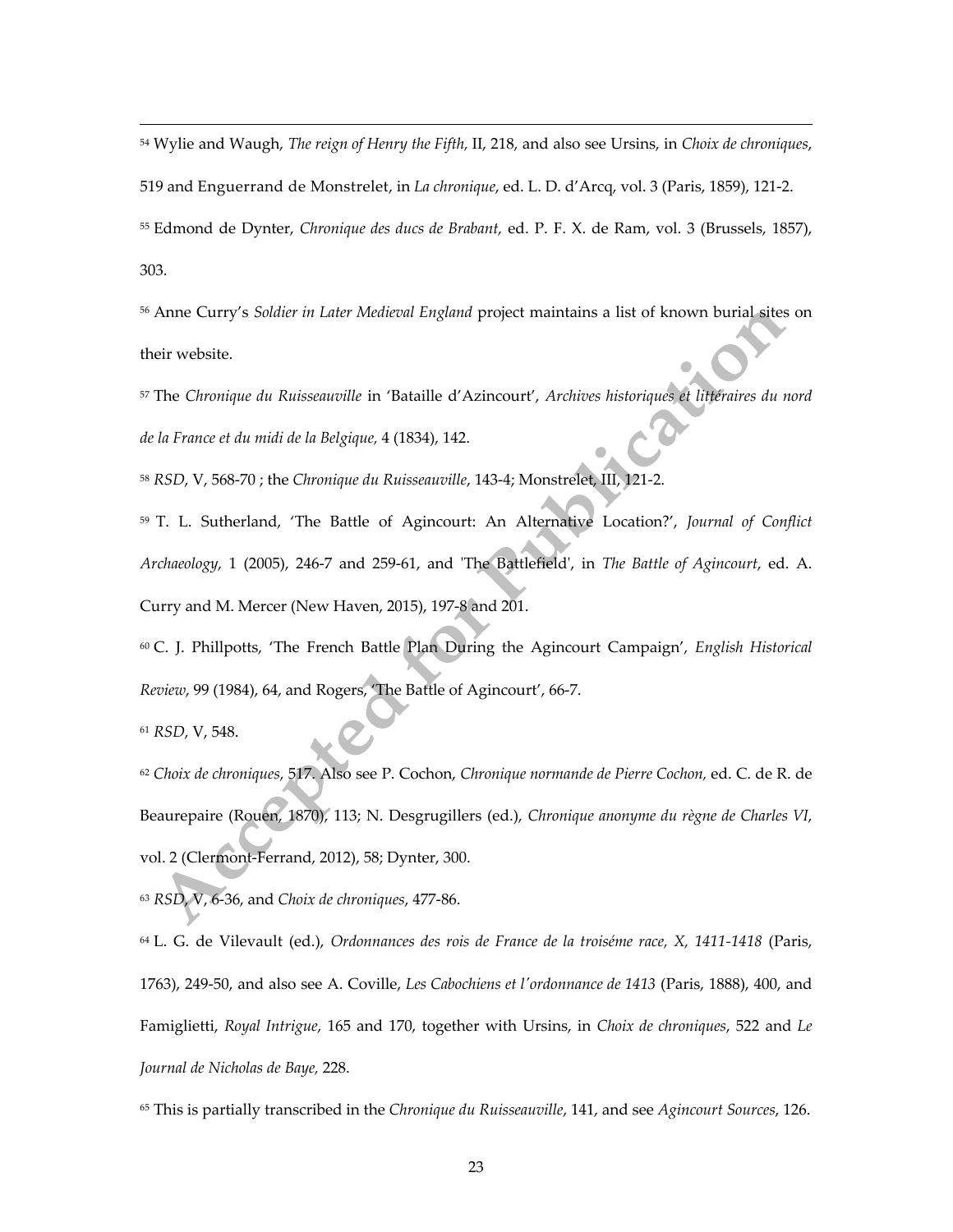Rogers, 'The Battle of Agincourt', 108n.

*Le Journal de Nicholas de Baye,* 219-20. The poem also appears in Monstrelet, III, 123.

Chartier, *Le quadrilogue invectif*.

 $\overline{a}$ 

The *Chronique du Ruisseauville*, 142, translated in *Agincourt Sources*, 520.

Basin erroneously claimed that the sack of Soissons had taken place on 25 October 1414, exactly

a year before Agincourt. T. Basin, *Histoire de Charles VII*, ed. C. Samaran and H. de S. de Saint-

Remy, vol. 1 (Paris, 1933), 24-30 and 44-6.

B. Schnerb, *Enguerrand de Bournonville et les siens* (Paris, 1997), 109-38.

Monstrelet, III, 9, and in general 6-11. Also see *RSD*, V, 312-4 and 322-328.

*Journal d'un Bourgeois de Paris,* 53.

*Choix de chroniques*, 507.

This appeared immediately before a brief account of the battle of Agincourt, in *L'honneur de la* 

*couronne de France*, 74.

Famiglietti, *Royal Intrigue*, 136-43.

Vaughan, *John the Fearless*, 199-204.

Monstrelet, III, 193, 197-8 and 199-200.

P. Cochon, *Chronique normande*, 273 and 275.

Vaughan, *John the Fearless*, 204-7 and 213-5.

<sup>81</sup> The chronicle attributed to Juvénal des Ursins transcribed the exchange of letters between the duke and Charles VI, in which Jean Sans Peur repeatedly declared that he loved the French king more than Henry V, immediately before the account of Agincourt, in *Choix de chroniques*, 508-17.

 *RSD*, VI, 74-8 and Monstrelet, III, 196-206, and also see 220-3, together with Vaughan, *John the Fearless*, 215-6.

Vaughan, *John the Fearless*, 207-8.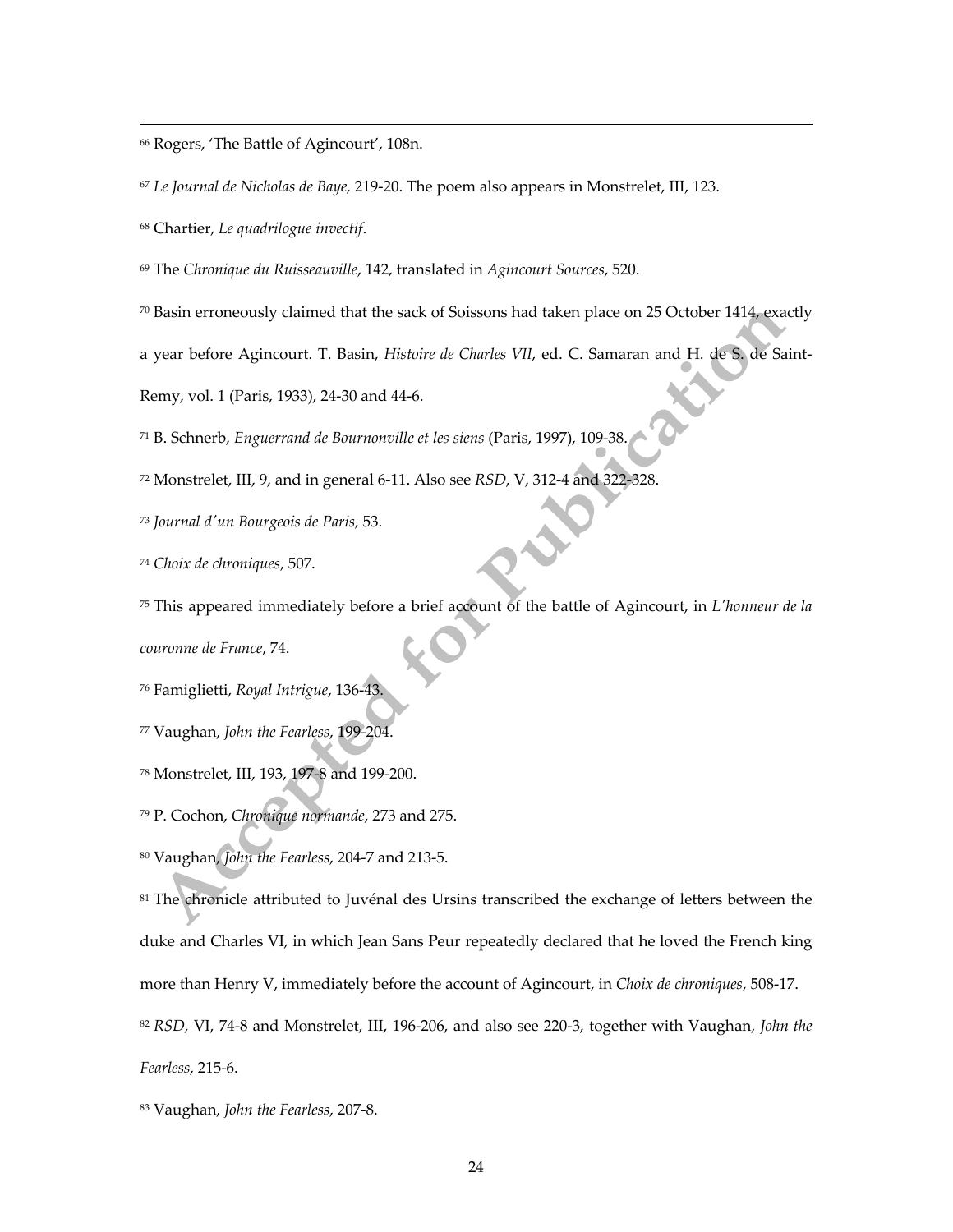<sup>84</sup> *RSD*, V, 546.

 $\overline{a}$ 

<sup>85</sup> Ursins, in *Choix de chroniques*, 519.

<sup>86</sup> J. Blanchard (ed.), *Le Pastoralet* (Paris, 1983), 198-207.

<sup>87</sup> Monstrelet, III, 98-9; Jean Lefèvre, I. 238-9; Wavrin, II, 197-8.

<sup>88</sup> The chronicle attributed to Jean Juvénal des Ursins claimed that Henry V tried to persuade Burgundy that his French enemies had been responsible for the death of Brabant and Nevers. *Choix de chroniques*, 524.

<sup>89</sup> *Le Pastoralet*, 198-207, and also see Ailes, 'Literary Responses to Agincourt'.

<sup>90</sup> J. K. de Lettenhove (ed.), *Chroniques relatives à l'histoire de Belgique*, vol. 2 (Brussels, 1870-6), 129.  $91$  Curry has argued that Alain Chartier was attacking the Burgundians as cowards and traitors in the *Livre des quatre dames*, in 'Snatching Defeat from the Jaws of Victory', 183 and *Agincourt*, 67-8. But while there is no doubt about his Armagnac loyalties, Chartier made no direct mention at all of the duke of Burgundy or any of his partisans in that poem.

<sup>92</sup> Ailes, 'Literary Responses to Agincourt', 17, notes that even *Le Pastoralet* balanced the attack upon the Armagnacs with 'a clear call for unity', showing 'the need for those within one class not to be disunited'.

<sup>93</sup> The anonymous poem copied into the register of the Parlement of Paris immediately after the battle did complain that 'Blood [was] so divided that no one cared at all for the other'. *Le Journal de Nicholas de Baye,* 219-20.

94 Paris, BNF MS fr. 2699, fols. 211r, and in general 211r-14v. My thanks to Luke Giraudet for transcribing this document for me.

<sup>95</sup> J. Juvénal des Ursins, *Les écrits politiques*, ed. P. S. Lewis, 3 vols. (Paris, 1978-93), I, 196. Eleven years later, he argued that the French king had a right to avenge his loyal subjects murdered by the English at Agincourt, in *ibid*, II, 161.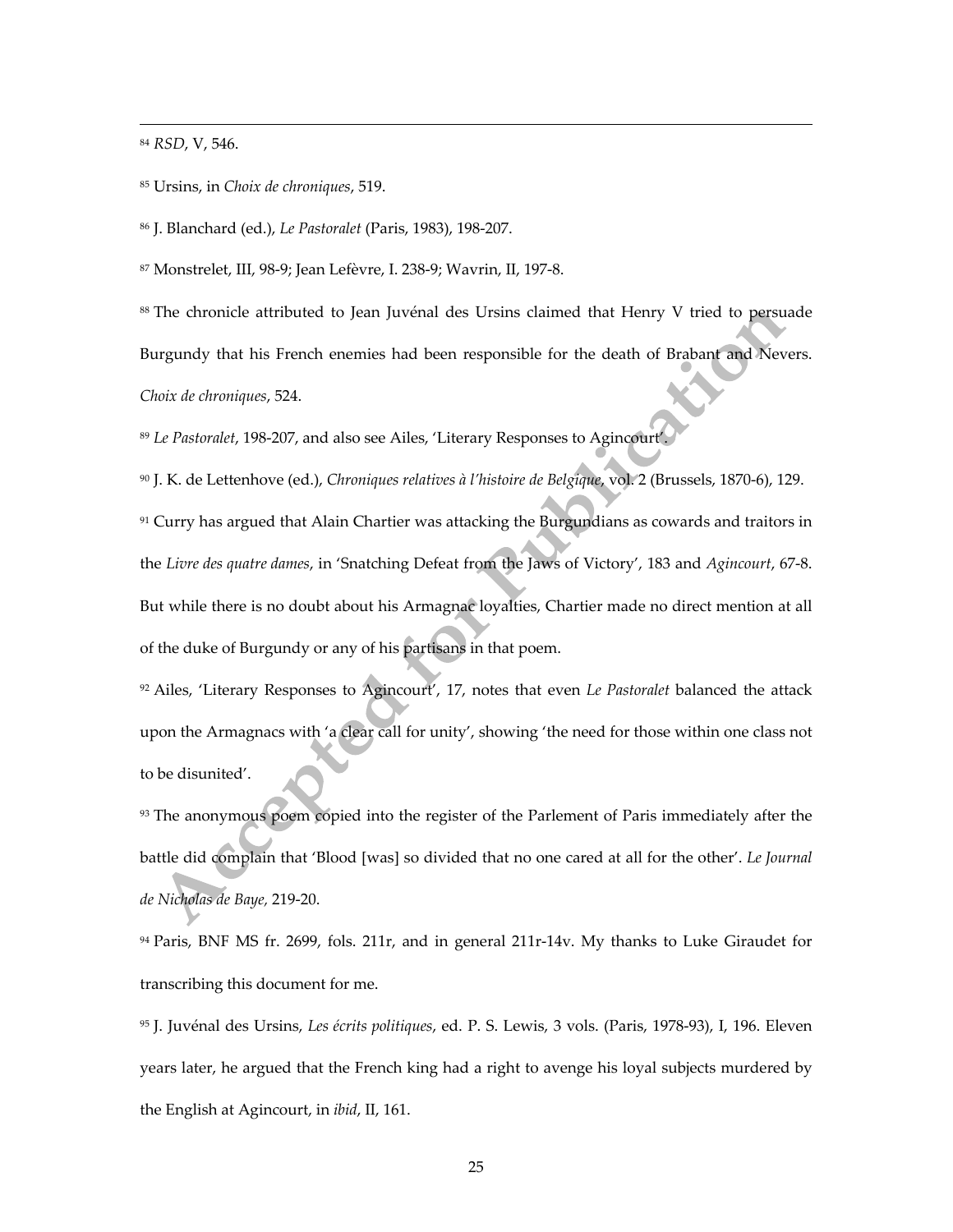<sup>96</sup> J. Dickinson, *The Congress of Arras, 1435. A Study in Medieval Diplomacy* (Oxford 1955).

<sup>97</sup> This was, of course, a longstanding medieval trope. For the wider context of Pintoin's emotional reactions to such tragic events, see B. Guenée, 'Tragédie et histoire chez le Religieux de Saint-Denis', *Bibliothèque de l'Ecole des Chartes*, 150 (1992). 223-44, reprinted in *Un roi et son historien,* 141-61.

<sup>98</sup> *RSD*, V, 576, and *Agincourt Sources*, 339. This followed shortly after Pintoin's lengthy report upon Villette's sermon *Accipe sanctum gladium*, in *RSD*, V, 280-330.

<sup>99</sup> *RSD*, V, 578-80.

 $\overline{a}$ 

100 This theme was also echoed, for example, by one of the most prominent Frenchmen captured in 1415, Charles d'Orléans, who argued in a *ballade* addressed to his fellow prisoner Jean I duke of Bourbon, that God had punished the French for abandoning the good life. Charles d'Orléans, *Charles d'Orléans. Poésies*, ed. P. Champion, vol. 1 (Paris, 1923), 135.

<sup>101</sup> *RSD*, V, 554-64, together with the *Geste des nobles francois*, 156; *Le Pastoralet*, 198-9; Ursins, in *Choix de chroniques*, 520.

<sup>102</sup> *RSD*, V, 558, and *Agincourt Sources*, 106.

<sup>103</sup> *RSD*, V, 564, and also see 574 and 580, together with Ursins, in *Choix de chroniques*, 519-20; Monstrelet, III, 109; Jean Lefèvre, I, 256-7; Wavrin, II, 215.

<sup>104</sup> M. K. Jones, 'The Battle of Verneuil (17 August 1424): Towards a History of Courage', *War in History*, 9 (2002), 379.

<sup>105</sup> J. Le Bel, *Chronique*, ed. J. Viard and E. Déprez, vol. 2 (Paris, 1905), 102, and J. Froissart, *Chroniques*, ed. S. Luce, vol. 3 (Paris, 1872), 172-5.

<sup>106</sup> C. de Pizan, *Le livre du corps de policie*, ed. A. J. Kennedy (Paris, 1998), 65, discussed more broadly in C. Taylor, *Chivalry and the Ideals of Knighthood in France during the Hundred Years War*  (Cambridge, 2013), 139-48.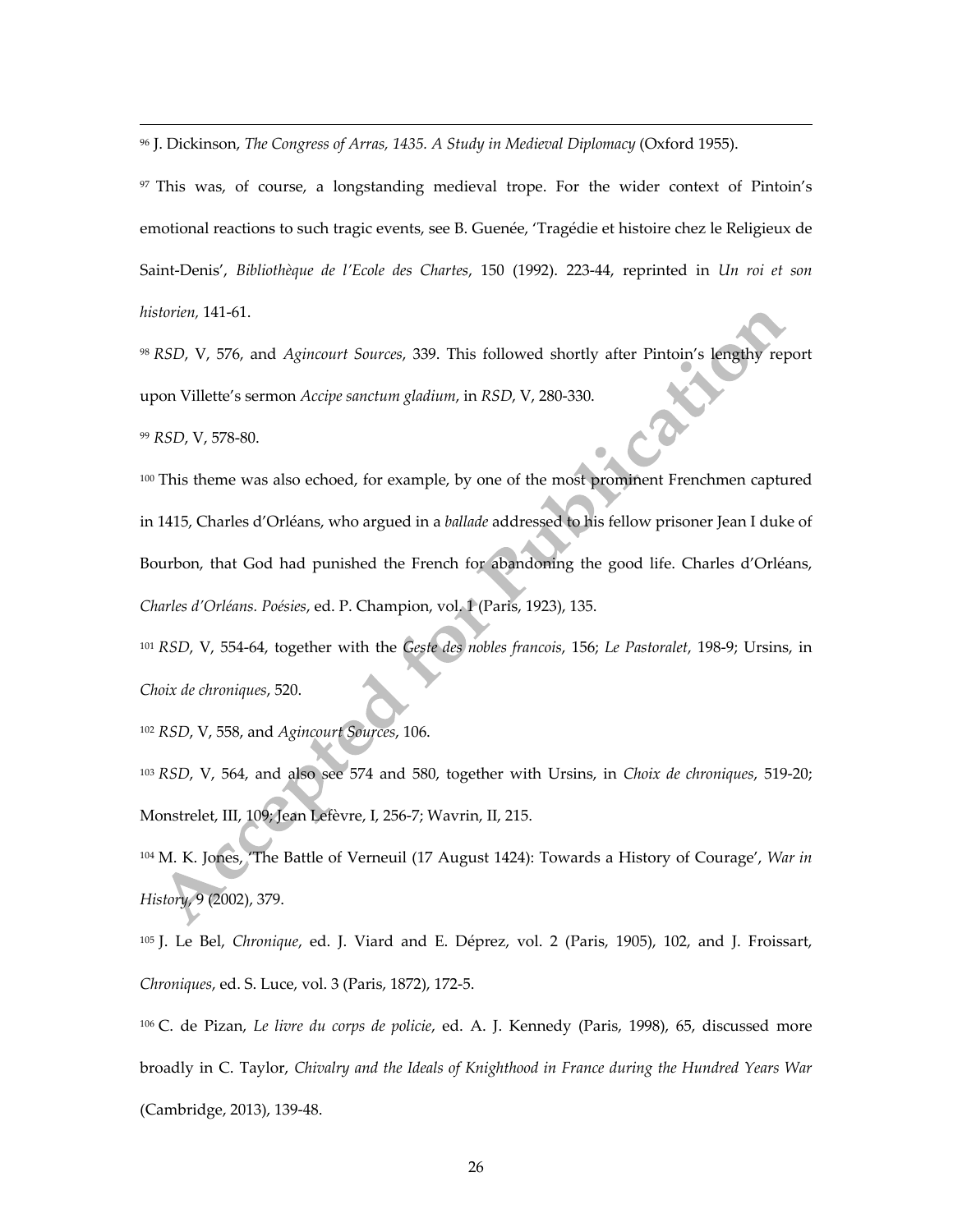<sup>107</sup> Chartier, *Le quadrilogue invectif*, 35.

<sup>108</sup> Curry, *Agincourt* (London, 2005), 221-4.

<sup>109</sup> *RSD*, V, 570-2, and also see Ursins, in *Choix de chroniques*, 518-9.

<sup>110</sup> *Choix de chroniques*, 518.

 $\overline{a}$ 

<sup>111</sup> Monstrelet, III, 103; Jean Lefèvre, I, 248; Wavrin, II, 206; G. Le Bouvier, Berry Herald, *Les chroniques du roi Charles VII*, ed. H. C. Courteault and L. Celier (Paris, 1979), 68-70.

<sup>112</sup> One exception was the Berry Herald who charged six knights, including Clignet de Brabant

and Geoffroi Le Meingre (who did not fight at Agincourt), with shamefully abandoning a cavalry

charge against the English lines. Berry Herald, 70.

<sup>113</sup> *Geste des nobles francois*, 158.

<sup>114</sup> *Le Pastoralet*, 198-207.

<sup>115</sup> *Journal d'un Bourgeois de Paris*, 66.

<sup>116</sup> Taylor, *Chivalry and the Ideals of Knighthood,* 180-3. Curry has preferred to accept the Burgundian propaganda at face value, arguing that 'the Armagnac party had been sullied by the defeat', because so many of their leaders had accepted 'the ignominy of surrender', in Curry, *Agincourt* (London, 2005), 247.

<sup>117</sup> Chartier, *The Poetical Works*, 275 and 280-1.

<sup>118</sup> *RSD*, V, 554-62 and 580; the *Geste des nobles francois*, in A. V. de Viriville (ed.), *Chronique de la Pucelle ou Chronique de Cousinot* (Paris, 1859), 156; the chronicle attributed to Jean Juvénal des Ursins specifically named Albret and Boucicaut as experienced men who had warned against giving battle, in *Choix de chroniques*, 520.

<sup>119</sup> Phillpotts, 'The French Battle Plan', 59-66.

<sup>120</sup> Rogers, 'The Battle of Agincourt', 64.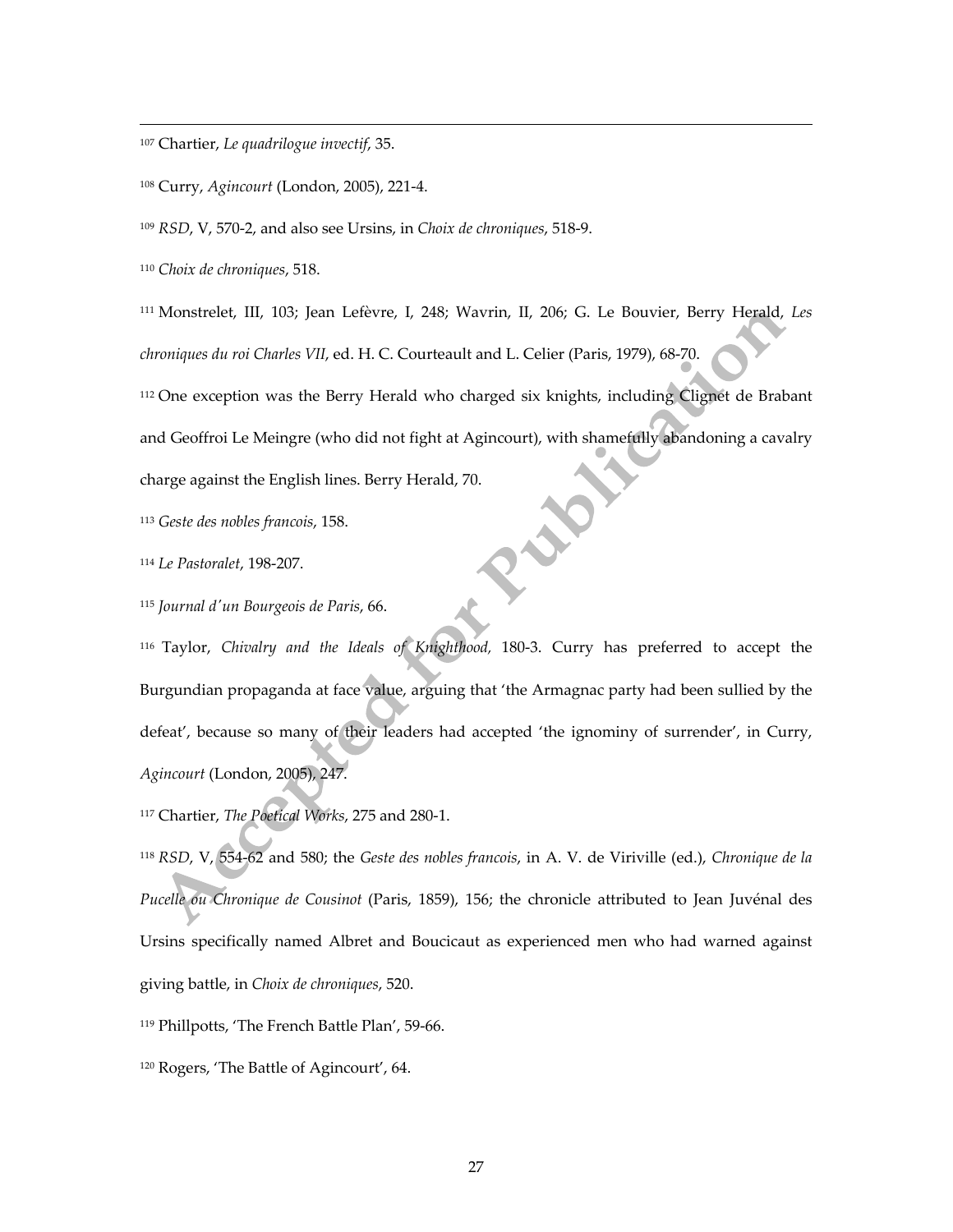<sup>121</sup> M. Bennett, 'The Battle', in *Agincourt, 1415*, ed. A. Curry (Stroud, 2000), 33; Rogers, 'The Battle of Agincourt', 67-70, 85-6 and 103-4. This analysis may have to be reconsidered in light of recent questions raised by archaeologists about the precise location of the battlefield, who question whether the French may have indeed chosen a more open piece of ground further north, between Azincourt and Ruisseauville. Sutherland, 'The Battle of Agincourt: An Alternative Location?', 245-63, and 'The Battlefield', in *The Battle of Agincourt*, 190-201. Curry has also suggested that the English may have chosen their position first, in *Agincourt. A New History*, 199.

<sup>122</sup> *RSD*, V, 558; the anonymous chronicle sometimes identified as the *Chronique des cordeliers*, 58; Ursins, in *Choix de chroniques*, 518 and 520; Jean Lefèvre, I, 252; Wavrin, II, 211.

<sup>123</sup> The Berry Herald claimed that the duke of Berry advised Charles VI not to take part in the battle because he was aware of the lessons of Poitiers, in Berry Herald, 67.

<sup>124</sup> Hibbert, *Agincourt*, 106; Bennett, *Agincourt, 1415*, 16; A. Curry, *Agincourt. A New History* (London, 2005), 248; Rogers, 'The Battle of Agincourt', 39 and 106-8.

**<sup>125</sup>** For the modern scholarly debate about the relative size of the two armies, see footnote 3 above. <sup>126</sup> *RSD*, V, 560-2. Also see, for example, Ursins, in *Choix de chroniques*, 518; Monstrelet, III, 107-8; G. Gruel, *Chronique d'Arthur de Richemont,* ed. A. Le Vavasseur (Paris, 1890), 17.

<sup>127</sup> *RSD*, V, 558-64.

 $\overline{a}$ 

<sup>128</sup> Ursins, *Choix de chroniques*, 518.

<sup>129</sup> Curry, *Agincourt* (Oxford, 2015), 39, and also see *idem*, *Agincourt. A New History* (London, 2005), 247.

<sup>130</sup> M. Bennett, 'The Development of Battle Tactics in the Hundred Years War', *Arms, Armies and Fortifications in the Hundred Years War*, ed. A. Curry and M. Hughes (Woodbridge, 1994), 17-9. <sup>131</sup> J. Le Fizelier, 'Une épisode de la guerre des Anglais dans le Maine. La bataille de La

Brossinière', *Revue historique et archéologique du Maine*, 1 (1876), 28-42; L. Gaillet, 'La bataille de La